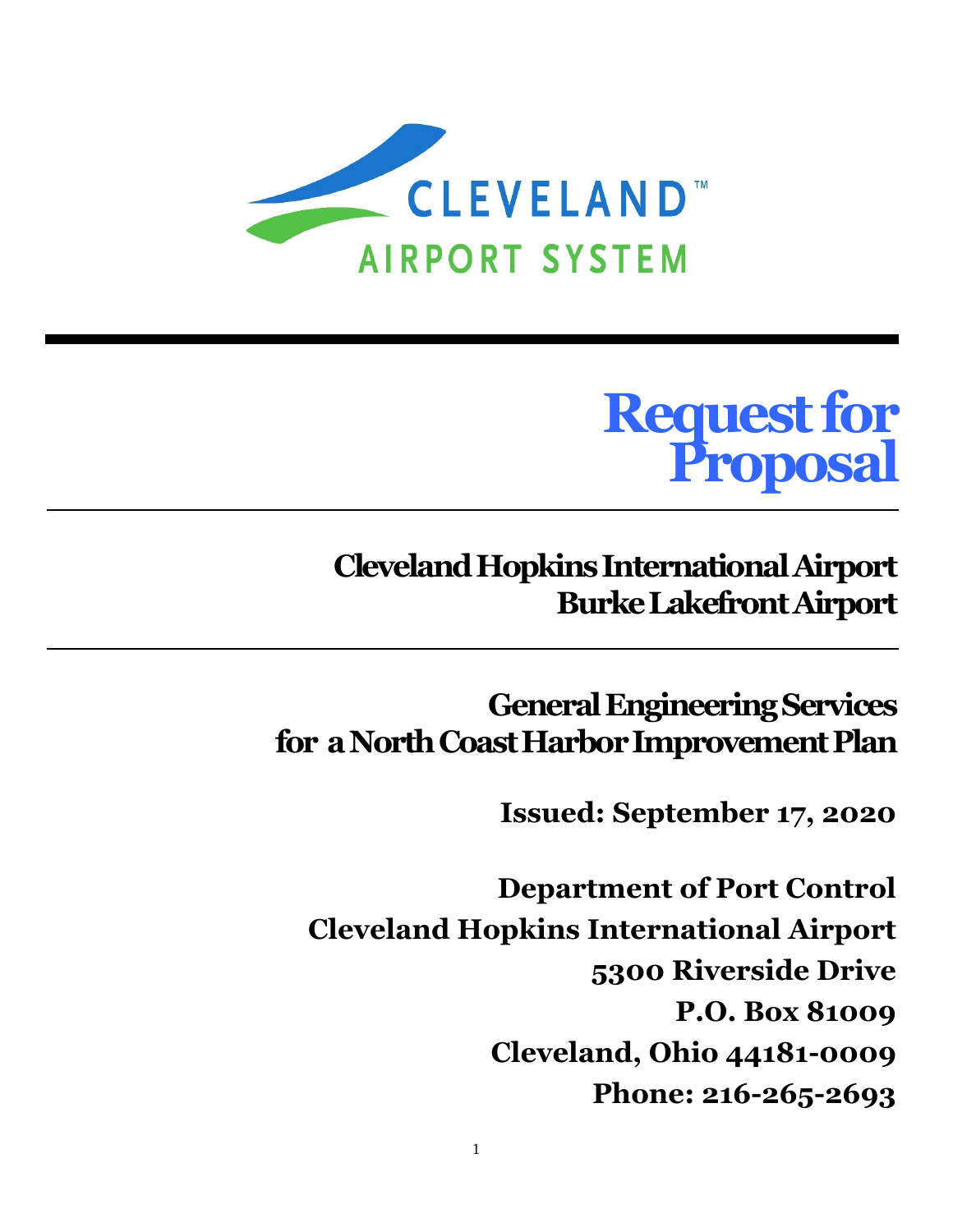# **TABLE OF CONTENTS**

# **SECTION**

# **ATTACHMENTS:**

Northern Ireland Fair Employment Practices Disclosure Affidavit Request for Taxpayer Identification Number Non-Competitive Bid Contract Statement for Calendar Year 2020 OEO Notice to Bidders and Schedules 1 - 4

# **EXHIBITS:**

Exhibit "A" - Sub-contractor Addition and Substitution Policy Exhibit "B" - Local Producer/Local Sustainable Business Ordinance Exhibit "C" – Mandatory FAA Information Exhibit "D" – Department of Port Control Specifications Exhibit " $E$ " – Fee Table – located in the Dropbox identified on page 5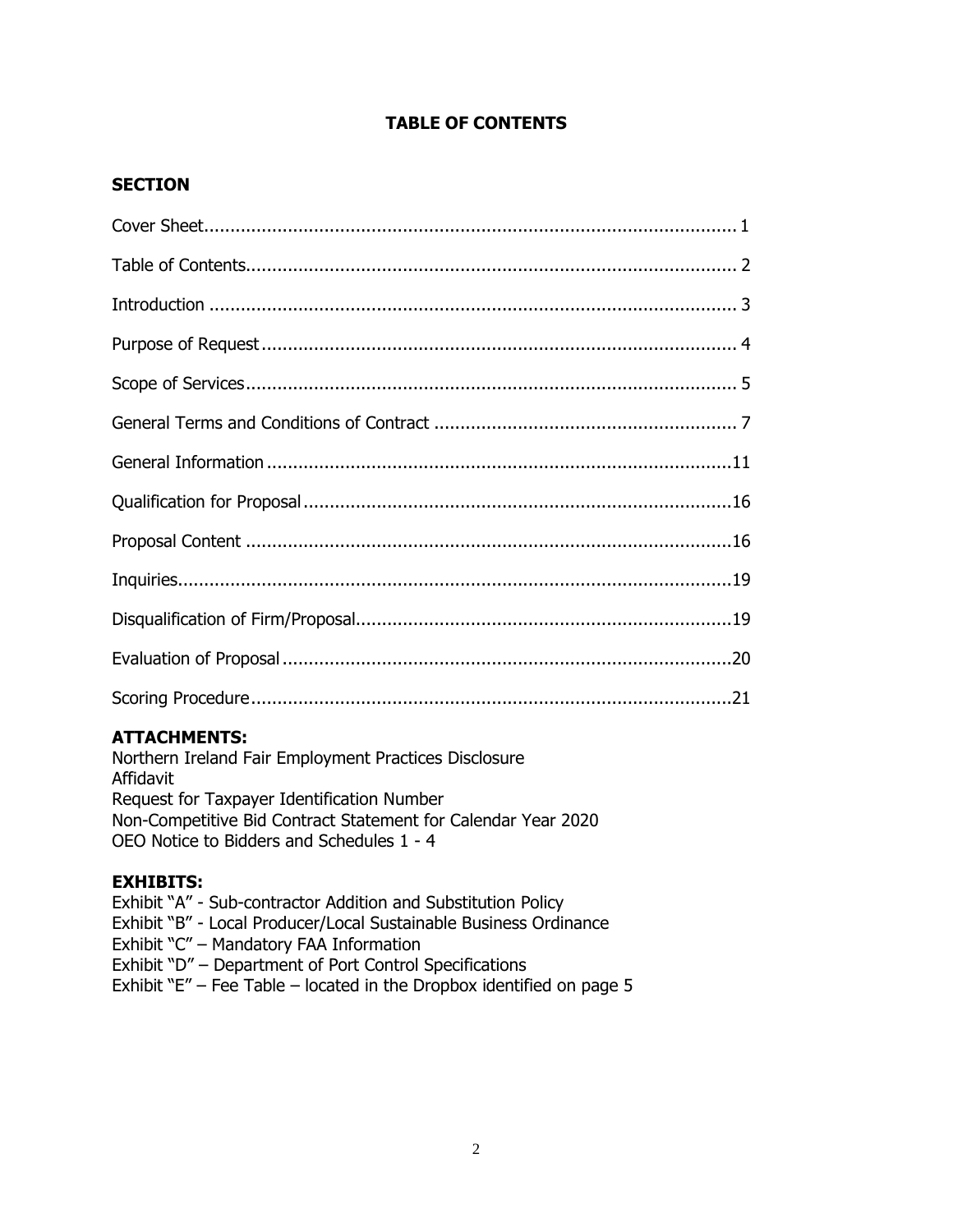#### **INTRODUCTION**

The City of Cleveland ("City"), owner and operator of Cleveland Hopkins International Airport ("CLE"), Burke Lakefront Airport ("BKL") (collectively "Airports") and the North Coast Harbor ("NCH"), through its Director of the Department of Port Control ("Department"), invites written Proposals from firms that have requisite, demonstrable competence, and experience, in providing architectural and engineering services, to develop an improvement plan ("Plan"), for the NCH, on the downtown lakefront. Qualified firms, either singly or in joint venture or other legal arrangements (collectively, the "Firm" or "Consultant") must have the requisite, demonstrated competence and experience in, and a thorough knowledge of, the services required.

A non-mandatory pre-proposal meeting will be held, on **Thursday, October 1, 2020, at 10:00 a.m. local time, via WebEx Meeting. To call into the meeting call 1-415-655-0002 and the access code is 132 301 0163**. At that time, interested parties may ask questions pertaining to this Request for Proposal ("RFP"). **Those planning to attend the pre-proposal conference must register by 4:00 p.m. on Tuesday, September 29, 2020, by e-mail to smuia@clevelandairport.com.** When registering, it will be necessary to provide the names of all attendees. It is also advantageous to provide e-mail addresses for all attendees, although it is not required. Consultants are encouraged to attend the conference although attendance is not mandatory.

Each Consultant shall submit seven (7) complete Proposals, consisting of one (1) unbound original, five (5) identical bound copies and one (1) digital copy in either Microsoft Word (.doc/.docx) or Adobe Acrobat (.pdf) format, to the Department no later than **4:00 p.m. local time on Tuesday, October 27, 2020**. No Proposals shall be accepted after that time unless such date or time is extended pursuant to a written addendum issued by the City. **Fee proposal must be in a separate, sealed envelope.**

Proposals may be mailed to the address below and must be identified on the outside of the envelope(s) as: **Proposals – General Engineering Services for a North Coast Harbor Improvement Plan.** 

> Cleveland Airport System Department of Port Control Administrative Offices 5300 Riverside Drive P. O. Box 81009 Cleveland, Ohio 44181-0009 Attention: Sharri Muia, Contracts & Procurement Manager

Firms may also elect to submit their Proposal electronically. Please send the electronic Proposal submission to **[airportprocurement@clevelandairport.com](mailto:airportprocurement@clevelandairport.com)**. All electronic submissions must be received no later than **4:00 p.m. local time on Tuesday, October 27, 2020.**

The Director of the Department ("Director") reserves the right to reject all Proposals, or portions of any, or all, Proposals, to waive irregularities and technicalities, to re-advertise or to proceed to provide the service otherwise in the best interest of the City. The Director may, at his sole discretion, modify or amend any and all of the provisions herein.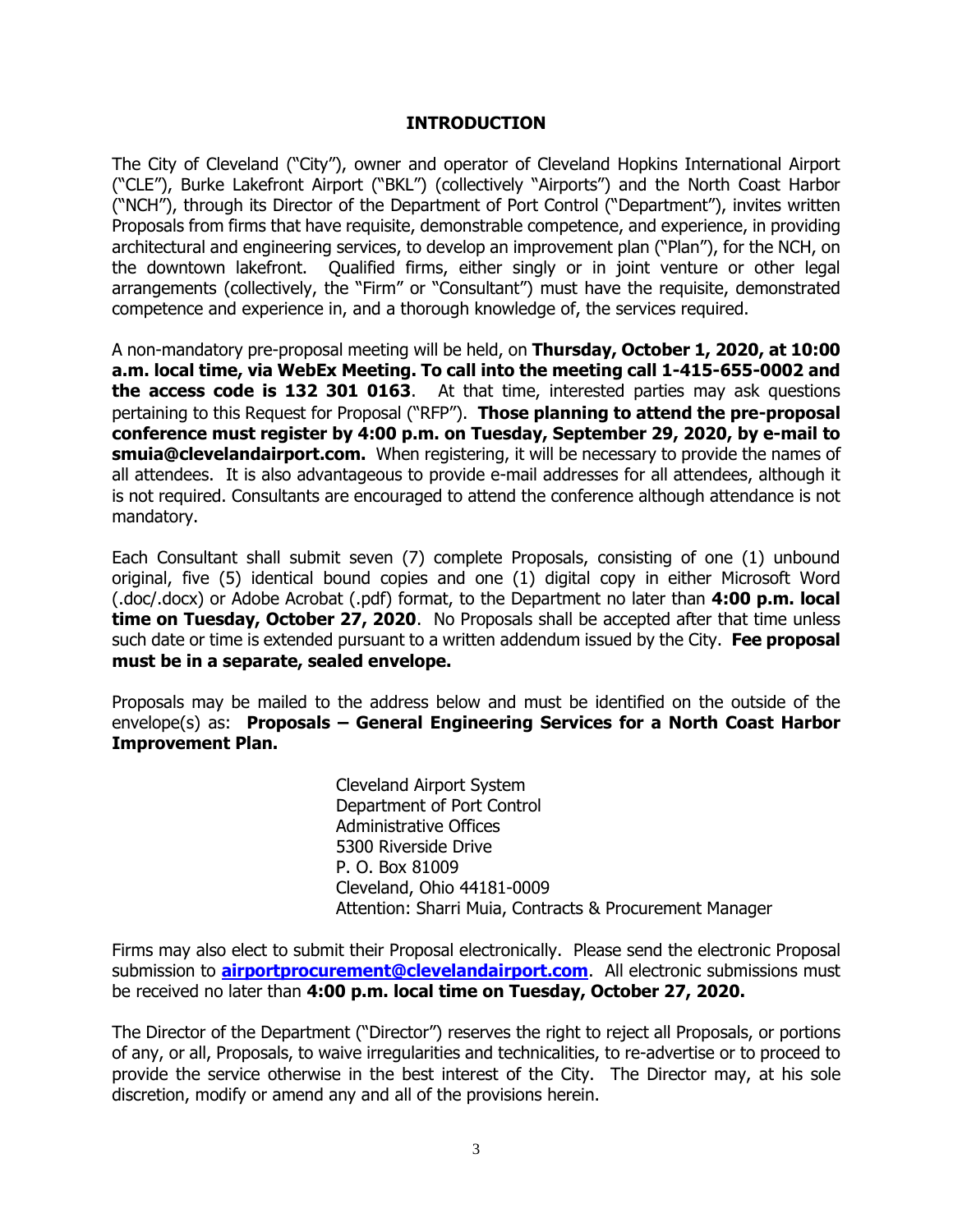The Department has instituted a program whereby interested parties may receive this RFP through the City of Cleveland's website and the Department's website along with all applicable documentation and mailing lists. Please refer to the following websites for access to the RFP: <http://www.city.cleveland.oh.us/CityofCleveland/Home/Government/CityAgencies/Finance/RFP>

# http://www.clevelandairport.com/about-us/business-cle/bids-rfps

#### **NOTE: In an effort to comply with the City of Cleveland's green initiatives, the Department will advertise all Requests for Proposals and Requests for Qualifications, on the websites listed above, together with all supporting documentation. A Letter of Invitation will be released as notification of the publication of a Request for Proposal or Request for Proposal for all projects.**

All future documentation, including addenda, response to questions, schedule changes, and additional requirements, for the General Engineering Services for a North Coast Harbor Improvement Plan RFP, will be posted on the above sites, as no additional paper mailings will be made for this Project. Upon receipt of a Letter of Invitation, it is requested that interested Firms contact Sharri Muia via e-mail: [smuia@clevelandairport.com](mailto:smuia@clevelandairport.com) as confirmation of receipt and interest.

# **1. PURPOSE OF REQUEST**

NCH draws approximately 2 million people per year to its many prominent attractions, including the Rock & Roll Hall of Fame and Museum, the Great Lakes Science Center, FirstEnergy Stadium and Voinovich Park. The district also boasts a full-service restaurant and bar, three regulation sand volleyball courts, two bocce ball courts and year-round special event programming.

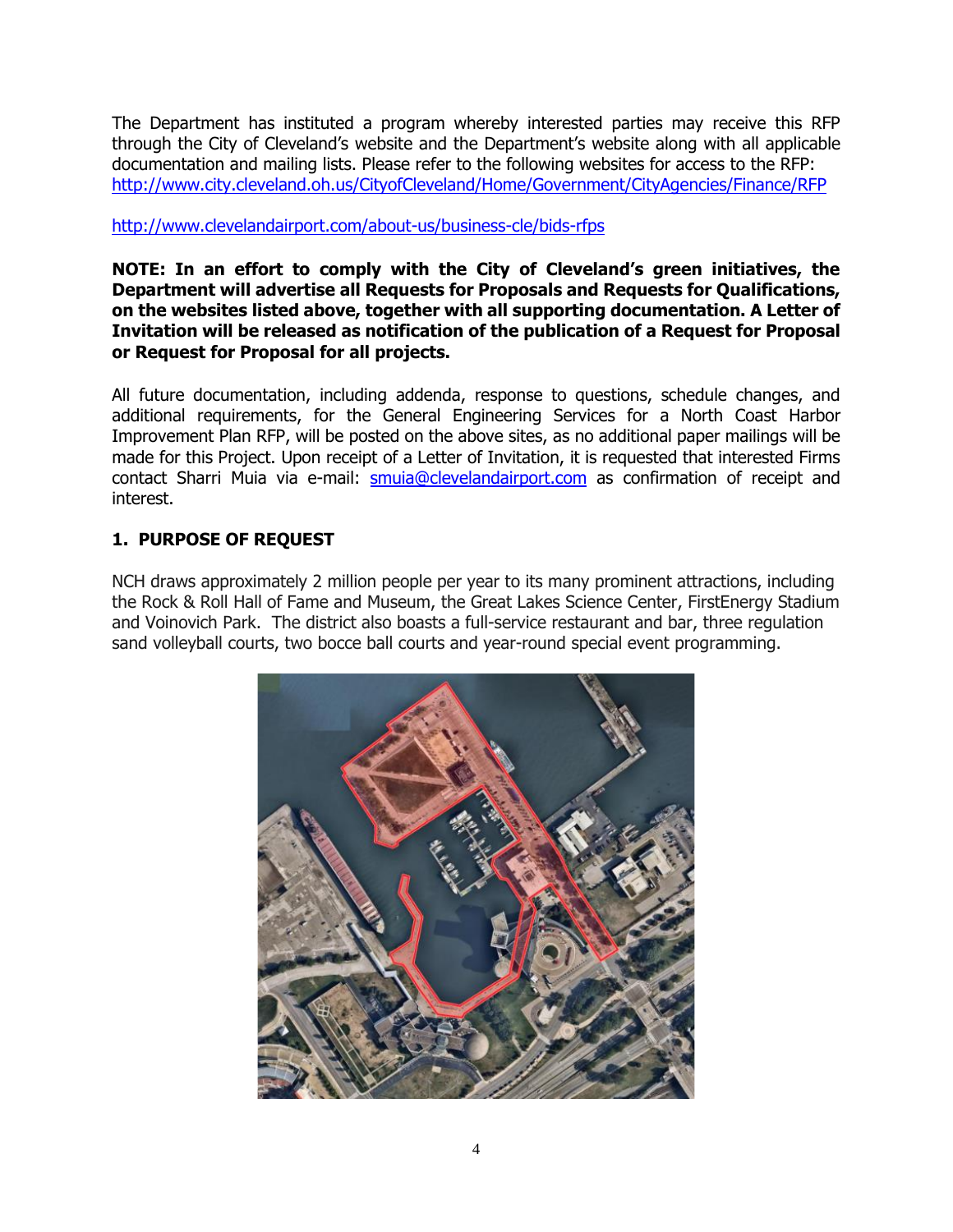The Department is responsible for managing and maintaining NCH's various public spaces, and pedestrian right of ways, within the area depicted above, which have started to exhibit a considerable amount of wear and tear over the last few years. As a result of this deterioration, the Department commissioned two studies to assess the subject areas overall state of order and to document any required improvements.

The first study, an above ground existing conditions assessment, was commissioned to formally inventory the extent of disrepair associated with NCH. This report, completed by Osborn Engineering, in April 2018, documented a number of repairs required to correct numerous pavement, electrical, lighting, drainage and code issues.

JMT Engineering was tasked with conducting a second study that focused on determining the condition of the maritime infrastructure comprising NCH. This report was completed, in April 2019, and identified a number of near and long-term repairs to the bulkheads, fenders and revetments located along the length of the downtown shoreline.

This procurement focuses on the selection of an engineering and design Firm (s), to create an improvement plan, including all necessary construction drawings, to address the estimated \$3-\$5 million in issues, identified in the above referenced reports, as well as any enhancements and capital repairs that may emerge from the selected firm's due diligence and public engagement process.

Proposals shall consist of a maximum of (40) one-sided pages, exclusive of the additional submittal requirements, and divider tabs. All required information shall be inclusive.

By issuing this RFP, the Department makes known its intent to contract and commence this project at the earliest available opportunity. However, the Department makes no commitment to proceed, with the services, based on a specific start date.

**Please note the Department has numerous reports, drawings and surveys, pertaining to the subject area, which can be found at the following link, along with the Osborn Engineering and JMT Engineering reports referenced above.** 

[https://www.dropbox.com/sh/c37o3sujgesbrnj/AAAMq\\_kDhnVhl976TMXQHL7Ra?dl=0](https://www.dropbox.com/sh/c37o3sujgesbrnj/AAAMq_kDhnVhl976TMXQHL7Ra?dl=0)

# **2. SCOPE OF SERVICES**

#### 2.1 General.

The Department seeks a professional engineering firm (s) to produce the Plan for NCH, including final design and biddable construction documents. This Plan shall primarily address the issues pertaining to the subject area that were identified in the two existing conditions reports drafted by Osborn Engineering and JMT Engineering. In addition, the Plan shall include any additional enhancement and capital repairs that may emerge from the selected firms due diligence and public engagement process. Please note the Plan will likely be implemented in three primary phases over multiple years. The graphic below depicts the three likely phasing areas in blue, pink and green: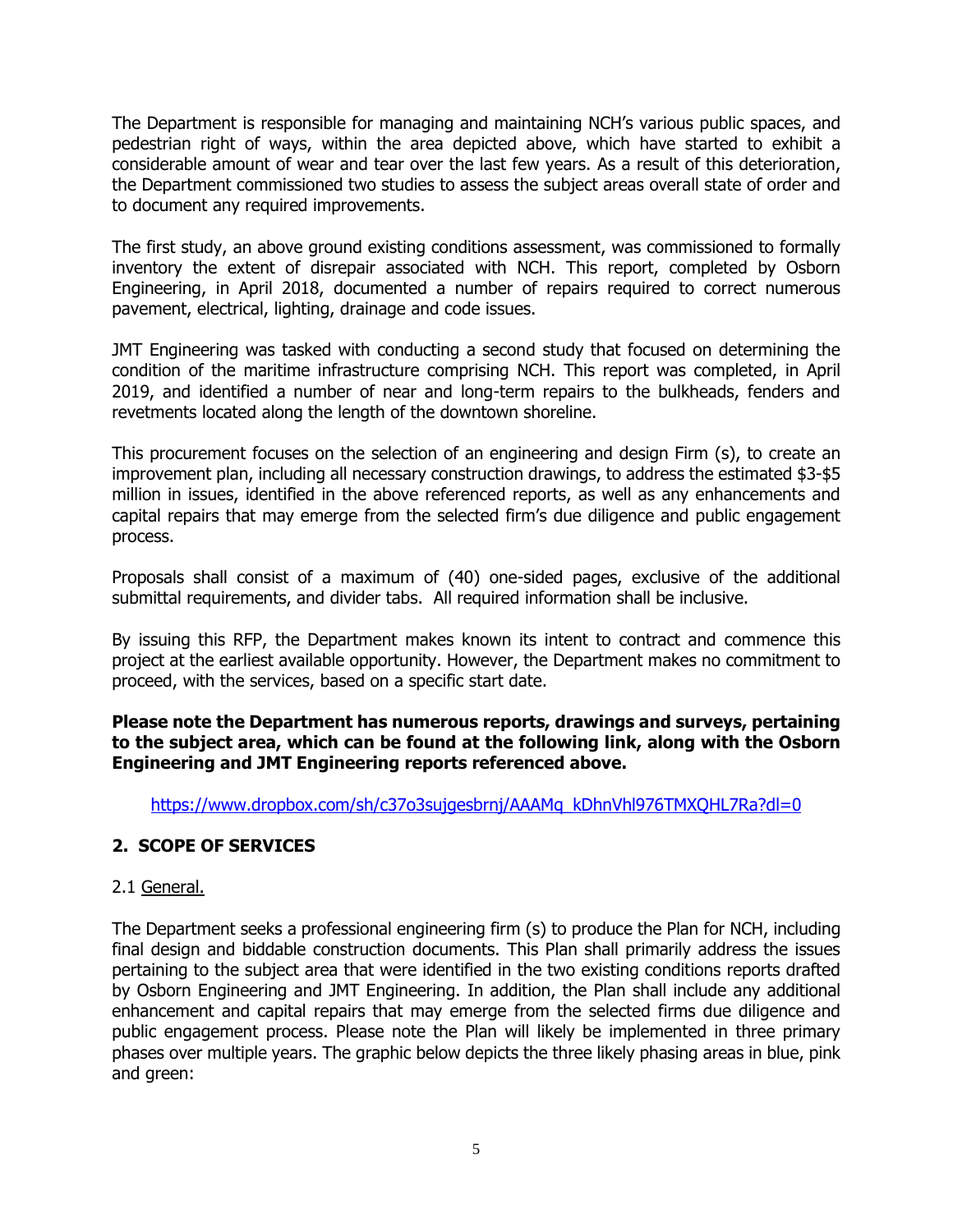

The selected firm is expected to perform, at a minimum, the following tasks for **each phase**:

- A. Collect and Review Relevant Documents
	- 1. Obtain available existing data that will aid in design.
	- 2. Review existing City documents pertaining to the project area.
	- 3. Determine, and document, the location of all utility service lines and meters.
	- 4. Perform site visits to gain an understanding of existing conditions, relationship to surroundings, circulations and other relevant factors.
	- 5. Conduct all necessary technical due diligence required to formulate the improvement plan.
- B. Stakeholder Outreach and Design Development
	- 1. Meet with internal stakeholders to learn issues, concerns and goals for the project.
	- 2. Develop conceptual design, for major elements and potential options, considering preliminary cost estimates.
	- 3. Coordinate and meet, as necessary, with City departments, regulatory agencies, local jurisdictions, utility companies, etc.
- C. Plans, Specifications and Engineering Estimates
	- 1. Prepare plans, which will include, at a minimum, Title Sheet, General Notes, and Right-of-Way, Existing Conditions and Demolition Plans, Civil/Architectural Layout Plans, Grading Plans, Drainage Plans and Utilities Plans, Landscaping and Irrigation Plans, Electrical and Lighting Plan, and all necessary details to make identified repairs, improvements and any appurtenance/ asset replacements.
	- 2. Develop a plan that prioritizes the improvements, factors budgetary conditions and the operations of all district stakeholders.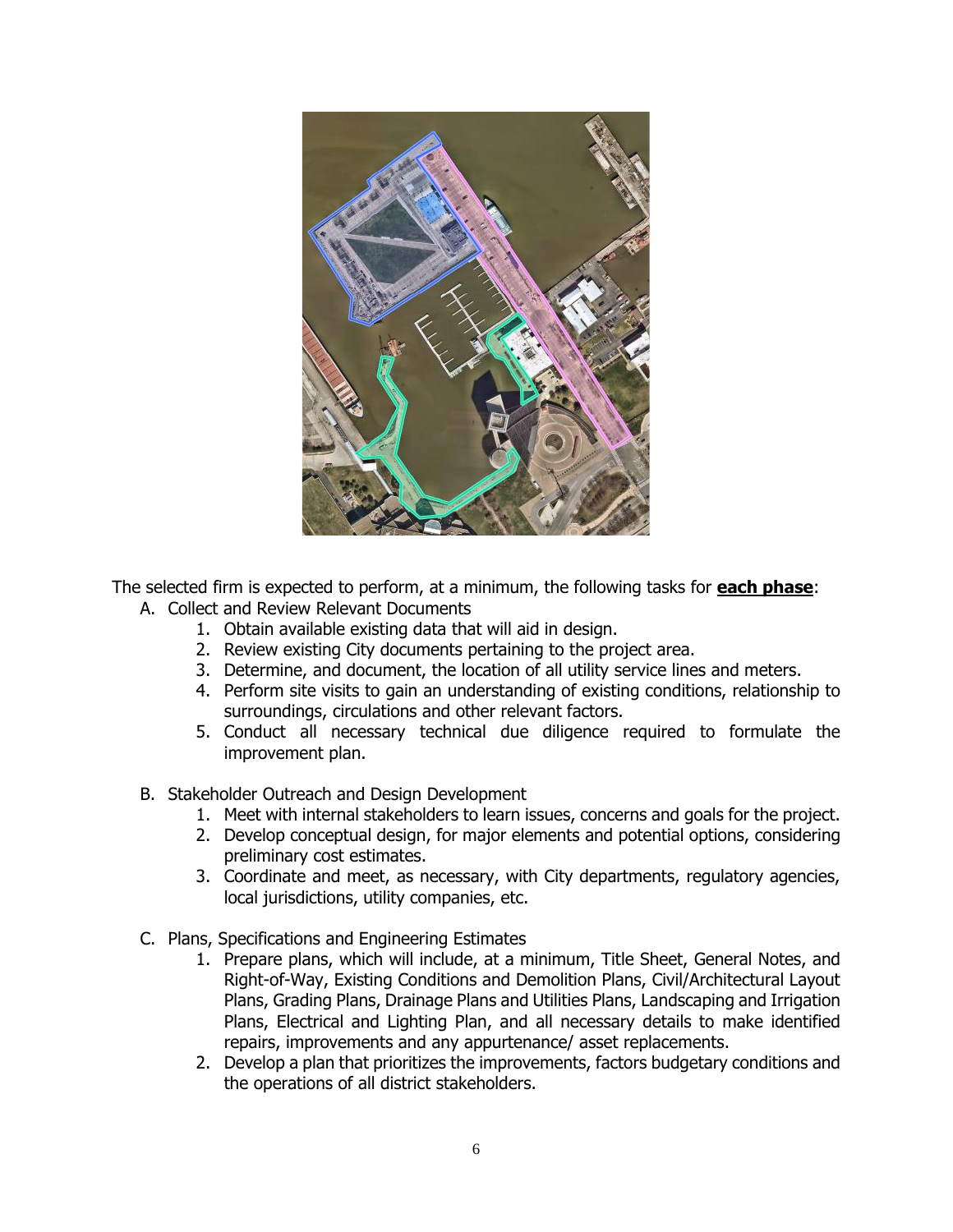- 3. Prepare specifications and bid documents for each construction phase, which will include, at a minimum, detailed projects description, working days for construction, bid schedule, bid item descriptions, payment methods, special provisions, technical specifications, and any specification detail sheets, or standard plans, necessary to construct the project.
- 4. Prepare engineering estimates consistent with the specifications and bid documents.

## 2.2 Scope of Services.

The Department has established the above referenced scope of services to be provided by the Consultant. The Department reserves the right to revise the scope of services prior to the execution of a contract to (i) reflect changes arising out of this proposal process; (ii) incorporate any City requirements adopted after the publication of this RFP; and (iii) incorporate any other changes it deems necessary.

The Scope of Services is intended to provide a general overview of the project scope. It provides a planning level description of the project. The scope is intended to provide the Consultant with an understanding of the limits of design and consulting services. The scope is not intended to wholly encompass specific statements of the Consultant requirements. For this reason, the Consultant shall provide evaluation, design and related services to review, modify (as required) and implement the intent of the scope. These services shall also include all disciplines, and the work product developed by these disciplines, whether identified or not, which are required to implement the improvements discussed in the scope. The Consultant shall be responsible to evaluate all recommendations and calculations presented in the scope, as necessary, during the course of the Preliminary Design and Detailed Design Tasks.

# **3. GENERAL TERMS AND CONDITIONS OF THE CONTRACT**

3.1 Terms and Termination.

- A. The Department intends to recommend award, of a contract, to the Firm that best satisfies the needs, of the Department, based on the requirements of this RFP. The Department reserves the right to award more than one contract, using the criteria defined in this RFP, if, in the Department's judgment, there is more than one qualified Firm to fulfill the commitments.
- B. The term of the proposed contract shall be for a period of one (1) year with three (3) one-year options to renew, exercisable by the Director of the Department.
- C. The City may terminate the contract at any time, for cause, upon failure to perform in a manner satisfactory to the City after the selected Firm has received written notice as provided in the contract. Such written notice may specify, among other matters, bankruptcy, unsatisfactory adherence to schedules, unsatisfactory performance of services, unsatisfactory operating practices or unsatisfactory equipment and failure to comply with other provisions of the contract. The City shall, in the sole exercise of its business judgment, determine whether the service or any part thereof, is being performed in an unsatisfactory manner.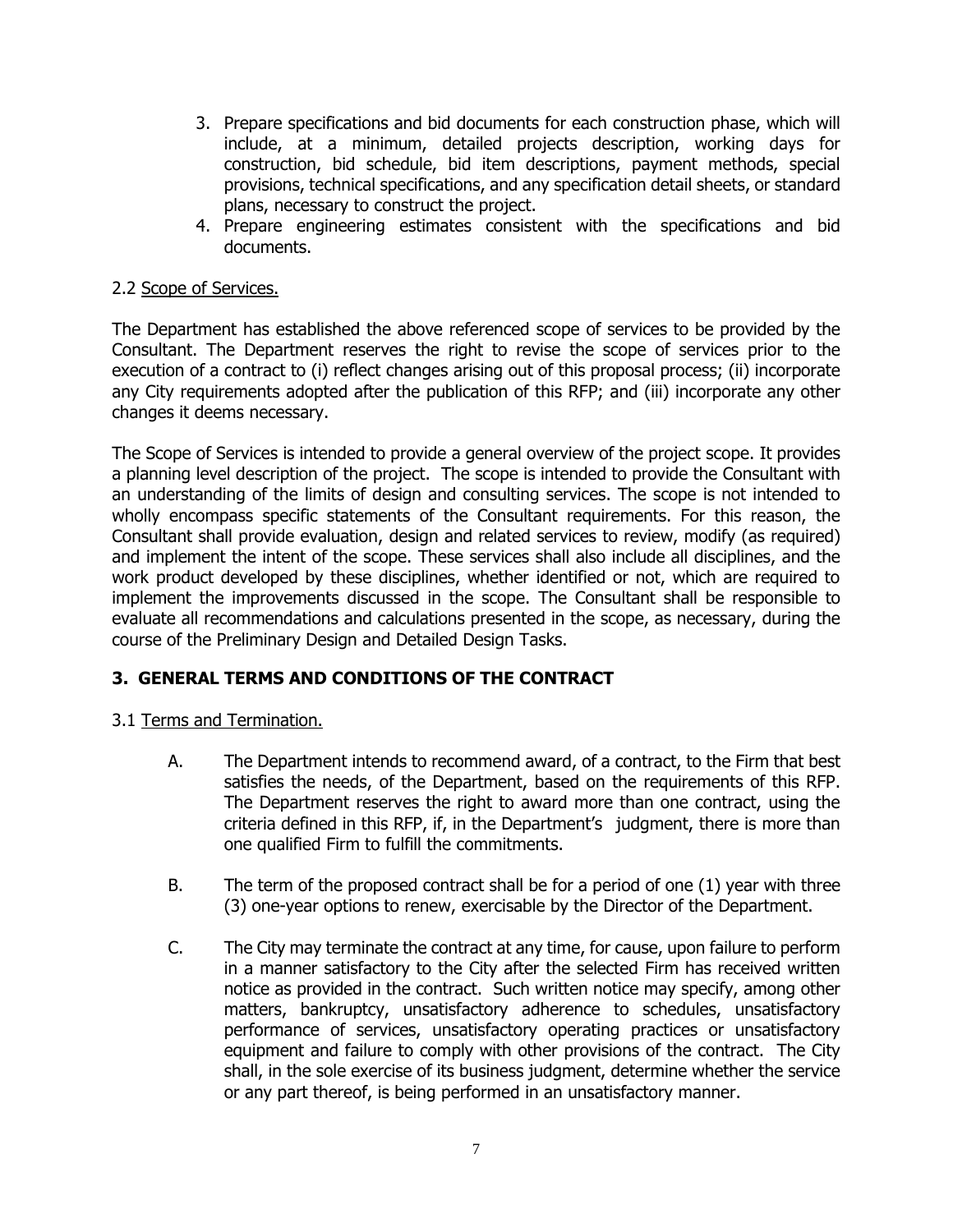- D. If at any time during review or audit of the successful Firm and its CSB contractors, the City determines that the successful Firm and/ or its CSB subcontractors are not functioning in good faith, the successful Firm must submit a corrective action plan within sixty (60) calendar days of the written findings. The City will then review the corrective action plan and, if acceptable, will provide written approval of the plan. If the successful Firm does not meet the provisions of the corrective action plan and the City continues to find the successful Firm and its CSB subcontractors not to be functioning in good faith or in non-compliance with the non-discrimination provisions of this contract the City shall impose such sanctions as it may determine to be appropriate, including but not limited to (i) cancellation, termination or suspension of the contract; or (ii) suspension from participation in future City contracts.
- E. The City may terminate the contract for cause and without any prior notice should the selected Firm fail to maintain any licenses or permits as required by the contract or fail to adhere to the City's applicable rules and regulations.
- F. The City may, at any time and in its sole discretion, without cause and upon thirty (30) calendar days' written notice, discontinue the contract entirely. Such discontinuance, of the contract, by the City, shall not constitute a breach, of the contract, by the City, and the City shall have no obligation or liability whatsoever; and selected Firm shall make no claim for payment of damages or of any cost or expense incurred in connection therewith.
- G. Failure of the selected Firm to strictly enforce a subcontract agreement with any of its subcontractors shall be considered a default by the selected Firm and grounds for termination of its contract.
- H. By submitting a Proposal in response to this RFP, a Firm is certifying that all work will be performed in conformance with applicable local, state and federal laws and regulations and accepts the terms and conditions set forth herein, all of which will be made a part of any contract awarded as a result of this RFP.
- I. The contract, to be awarded, under this RFP shall be a fixed-price contract subject to a contract ceiling dollar amount. Said amount includes all fees to be charged for the services plus all related costs and expenses of the selected Firm in performing such services.
- J. Selected Firm or subcontractor shall not discriminate on the basis of race, color, national origin, or sex in the performance of this contract. The Firm shall carry out applicable requirements of 49 CFR Part 26 in the award and administration of United States Department of Transportation assisted contracts. Failure by the Firm to carry out these requirements is a material breach of this contract, which may result in the termination of this contract or such other remedy as the City deems appropriate.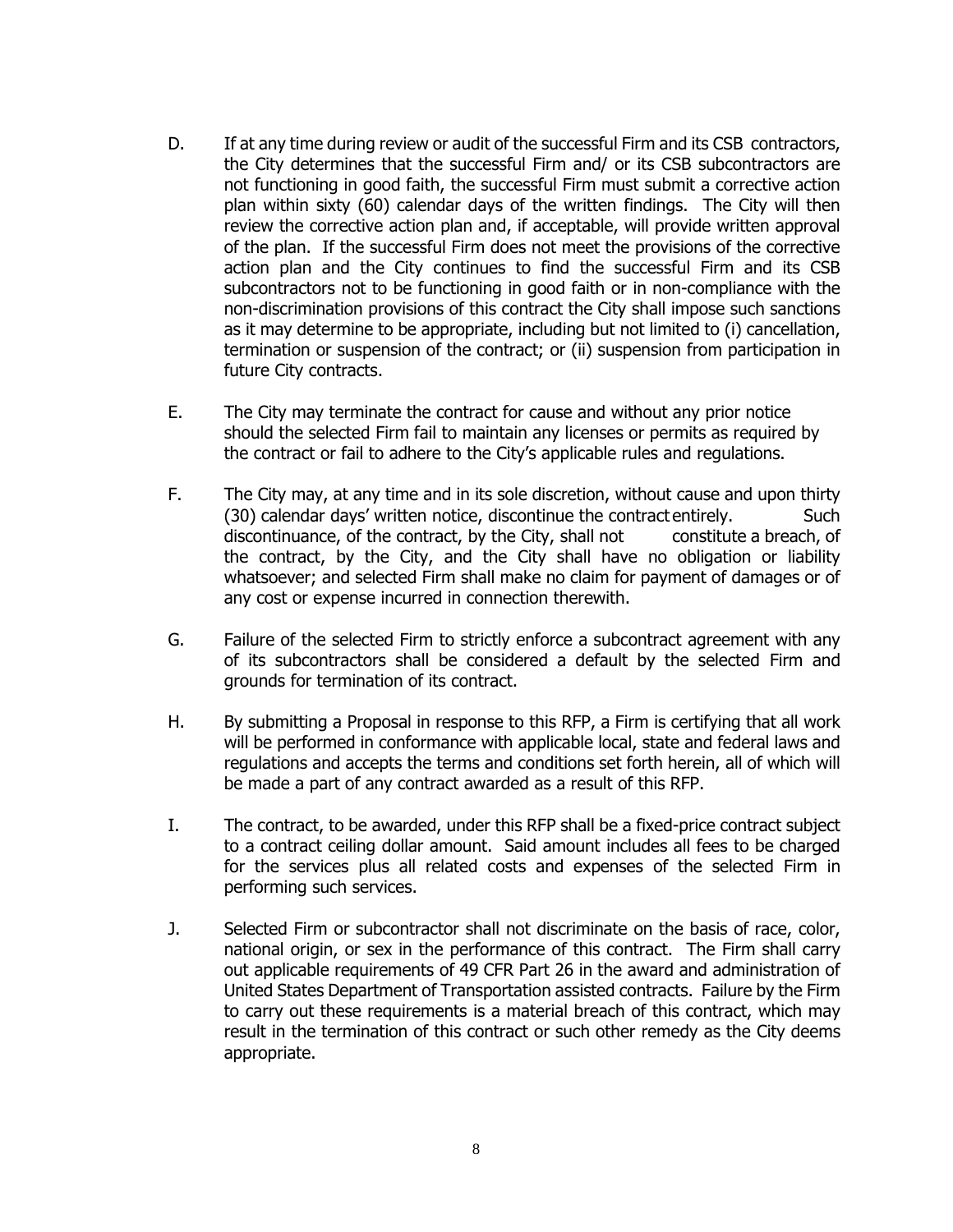## K. **The statement above must be included in all subcontractor and subconsultant agreements that the prime contractor or prime Firm signs with a subcontractor or subconsultant.**

## 3.2 Subcontractors/Subconsultant.

Clearly indicate the specific tasks, or areas of expertise, that are subcontracted, and to what entities. Experience cited for proposed subcontractors/subconsultants shall demonstrate proficiency in the services proposed for this contract. Adding subcontractors/subconsultants later into the Plan will require the City's Board of Control approval and, depending on the specialty, may stop progress on the Plan. Subcontractors/subconsultants not approved by the Board of Control will not be allowed to work on the Plan in any aspect.

## 3.3 Financial Proposal.

Firm should submit its fee proposal, for all its services, in a separately sealed envelope, clearly marked on the outside. Firms must provide their fee proposal, utilizing **Exhibit E,** Fee Table, located in the Dropbox referenced on page 5. Print Firm's completed Fee Table and include with your Proposal submission. No qualification of the financial offer will be accepted. The fee proposal shall be considered a firm and final offer and will not be subject to negotiation

#### 3.4 Americans with Disabilities Act.

Selected Proposer shall be required to submit a statement indicating compliance with the Americans with Disabilities Act ("ADA"), Public Law 101-336, including: (i) actions taken to comply with ADA at the Airport Facilities; (ii) information regarding lawsuits or complaints filed against the selected Proposer pursuant to the ADA; and (iii) plans for future actions to enhance both ADA mandated and voluntary accessibility.

#### 3.5 Insurance.

The selected Firm, at its own expense, shall at all times, during the term of the contract resulting from this RFP, maintain the following insurance coverage. The insurance company (ies) providing the required insurance shall be authorized by the Ohio Department of Insurance to do business in Ohio and rated "A" or above by A. M. Best Company or equivalent. The successful Firm, as contractor, shall provide a copy of the policy or policies and any necessary endorsements or a substitute for them satisfactory to and approved by the Director of Law, evidencing the required insurances upon execution of the contract.

A. Comprehensive General Liability Insurance. The comprehensive general liability insurance policy ("CGL") shall (1) be occurrence type; (2) name City and the Department as additional insureds; (3) include products/completed operations coverage; (4) have limits of not less than a combined single limit of Five Million Dollars (\$5,000,000.00), covering the successful Firm, the City and the Department as their interest may appear, for any one incident; and (5) be primary and non-contributory, notwithstanding any other insurance covering City. Such policy or policies shall include "Contractual Liability", the "Explosion Hazard", the "Underground Property Damage Hazard", and the "Collapse Hazard". If Firm shall use motor vehicles on the aircraft ramps, taxiways or runways of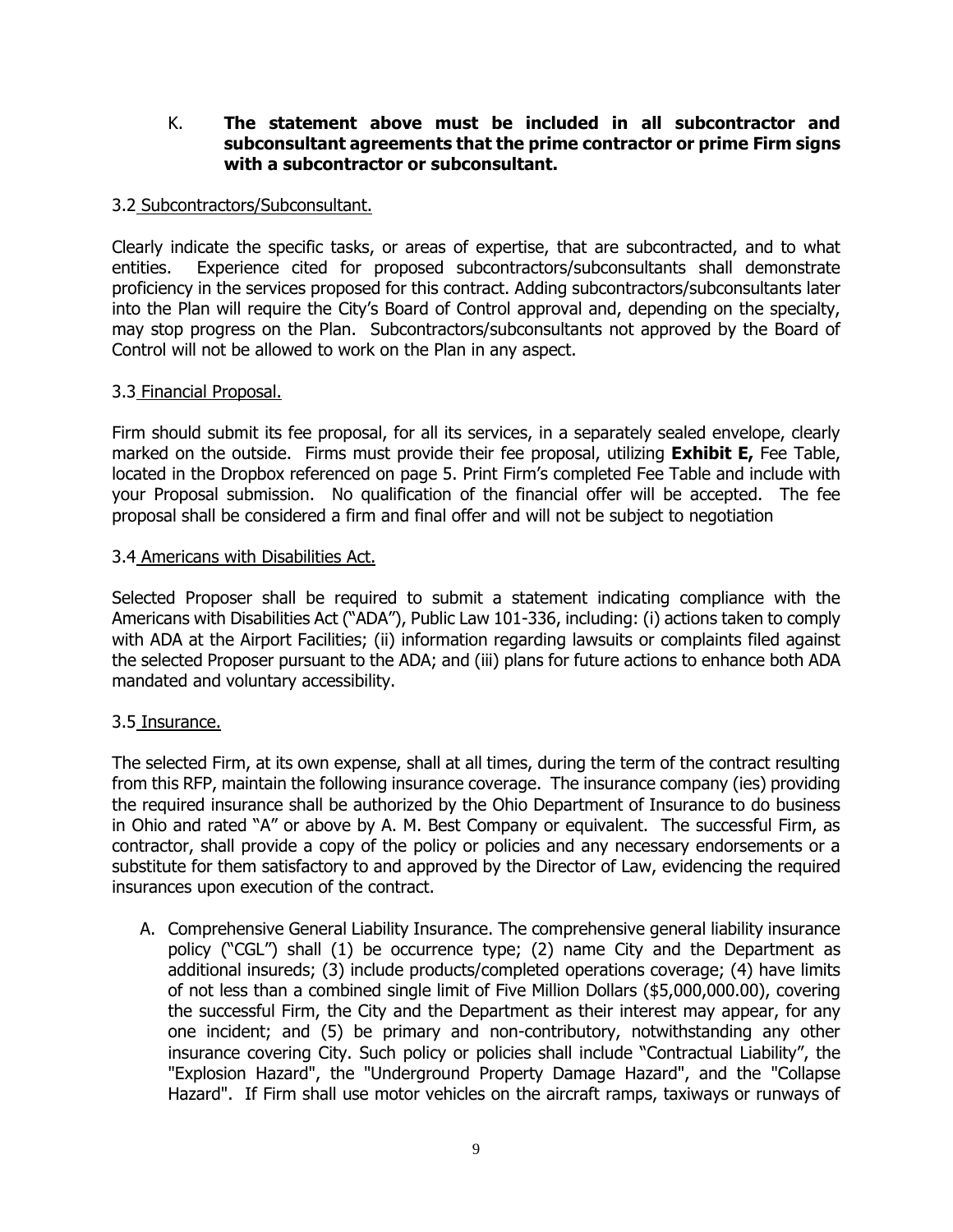the Airport and such vehicles are not escorted by escorts authorized and approved by the City, the limit of the CGL insurance required to be maintained by the Firm shall be increased to a limit of not less than Ten Million Dollars (\$10,000,000.00), covering the successful Firm and the City as their interest may appear, for each occurrence.

This insurance shall include coverage for damage of property of any nature in care, custody, or control of the contractor or any property over which the successful Firm is directly or indirectly exercising physical control by reasons of the work to be performed.

Firm may utilize Excess or Umbrella coverage to satisfy limit requirements as long as those policy (ies) do not restrict the primary policy in any way.

- B. Business Automobile Liability Insurance. The business automobile liability insurance policy shall cover each automobile, truck or other vehicle used in the performance of the services in an amount not less than a combined single limit of Five Million Dollars (\$5,000,000.00), covering the successful Firm and the City as their interest may appear, for any one incident for bodily injury (including death at any time occurring) and property damage per occurrence for any work and/or access to the landside area of the Airport and a combined single limit of Ten Million Dollars (\$10,000,000.00), covering the successful Firm and the City as their interest may appear, for any one incident for bodily injury (including death at any time occurring) and property damage per occurrence for any work and/or access to the airside area of the Airport.
- C. Professional liability insurance (including errors and omissions) shall have limits of not less than One Million Dollars (\$1,000,000.00) each occurrence and subject to a deductible each occurrence of not more than Fifty Thousand Dollars (\$50,000.00) per occurrence and in the aggregate and if not written on an occurrence basis, shall be maintained for a period of not less than two (2) years following the completion of the services provided under the contract. The policy shall include valuable papers coverage with limits of not less than One Hundred Thousand Dollars (\$100,000.00).
- D. Workers' compensation and employer's liability insurance as provided under the laws of the state of Ohio. Notwithstanding the foregoing successful Firm shall increase the limit of employer's liability insurance to a limit of not less than One Million Dollars (\$1,000,000.00) each occurrence or any other increased amount as the City may reasonably require. Successful Firm shall save the City harmless from any and all liability from or under said act.
- E. The successful Firm shall take out and maintain in the name of the City of Cleveland as owner, and himself as Firm, all builder's risk insurance in an amount equal to one hundred percent (100%) of his construction contract.
- F. Successful Firm shall maintain statutory unemployment insurance protection for all its employees.
- G. The policy or policies shall be with companies authorized to do business in the State of Ohio and rated A- VII or above by A. M. Best Company or its equivalent.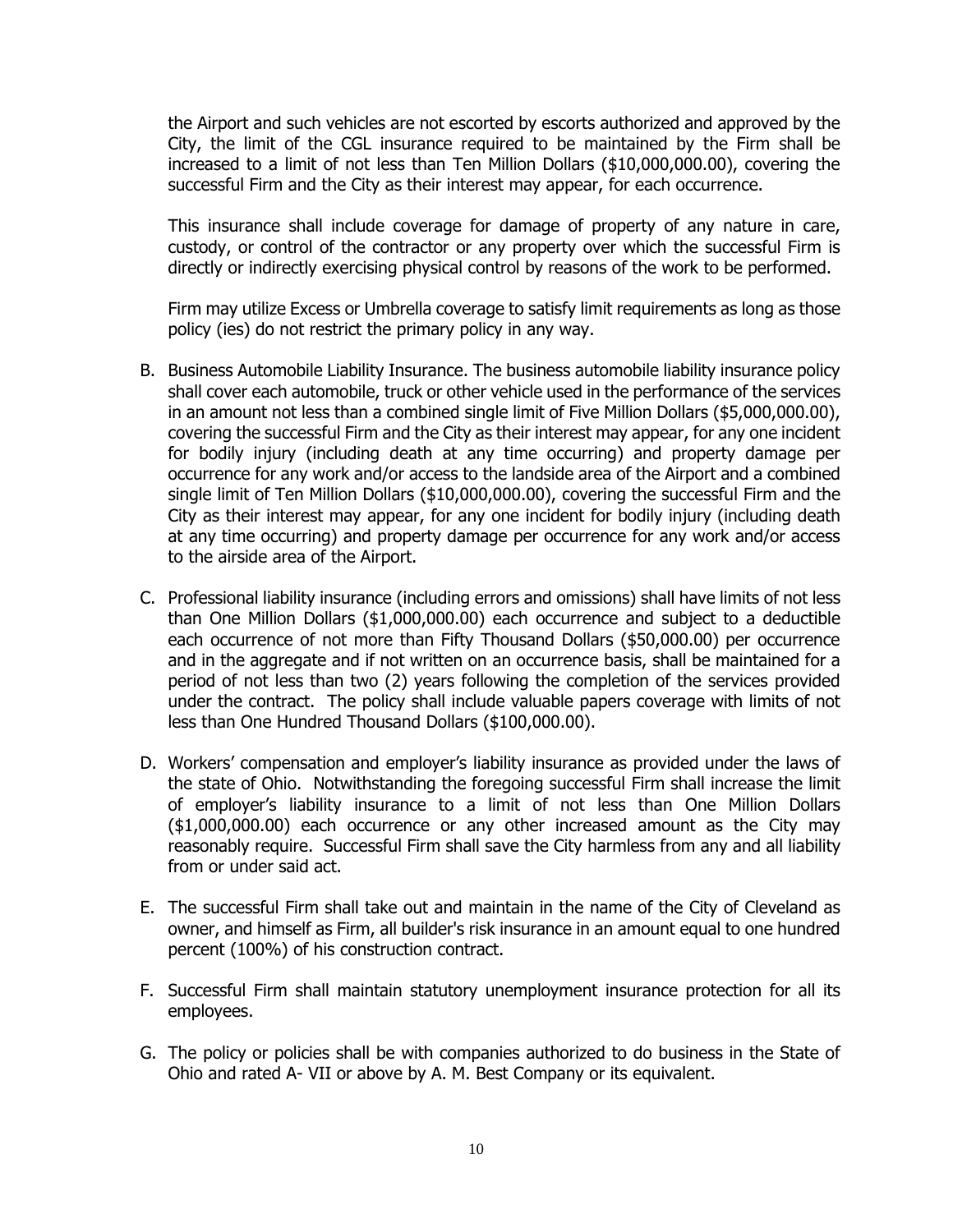- H. The policy or policies shall contain the following special provision: "The Company agrees that thirty (30) calendar days prior to cancellation or reduction of the insurance afforded by this policy, with respect to the contract involved, written notice will be sent by certified mail to the Director of Port Control, City of Cleveland."
- I. Maintain such other insurance policies as may be reasonably required by the City.
- J. An original certificate of insurance, declarations pages of the policy (ies) or insurance binder(s) shall be deposited, with the Department of Port Control, City of Cleveland, before the commencing of any work under the contract.
- K. Successful Firm shall name the City and the Department as an additional insured on their General Liability and Auto policies.
- L. All policies shall contain a waiver of subrogation where in the insurer(s) waives all rights of recovery against the City and Department. All policies shall be primary and noncontributory.
- M. Firm shall require any and all of its subcontractors to procure, maintain and pay premiums for the insurance coverages and limits of liability outlined above with respect to products, services, work and/or operations performed in connection with this Agreement.
- N. The maintenance of such insurance, as outlined herein, shall in no way constitute a waiver of legal liability for damages to any adjoining buildings or their contents or the work and property of others on the site beyond the limits of insurance thus maintained. The Firm shall hold harmless the Airport Engineer and their agents for and from any injury or damage resulting from the negligent or faulty performance by the Firm or his subconsultants. All insurance shall be carried without interruption to the end of the guarantee period.

# **4. GENERAL INFORMATION**

- 4.1 Submission of Proposal.
	- A. Each Firm shall provide all information, requested by the Department, in this RFP. Firms must organize their packages to address each of the elements outlined and in the same order listed in Section 6 of this RFP.
	- B. Firms are advised to carefully read and complete all information requested in the RFP. If the Firm's response, to this RFP, does not comply with the conditions for submittal, it shall be considered unacceptable by the City and may be rejected without further consideration.
	- C. The City wishes to promote the greatest feasible use of recycled and environmentally sustainable products and to minimize waste in its operations. To that end, all Proposals should comply with the following guidelines: Unless absolutely necessary, copies should minimize or eliminate use of non-recyclable or non re-useable materials. Materials should be in a format permitting easy removal and recycling of paper. A Firm should, to the extent possible, use products consisting of or containing recycled content in its Proposal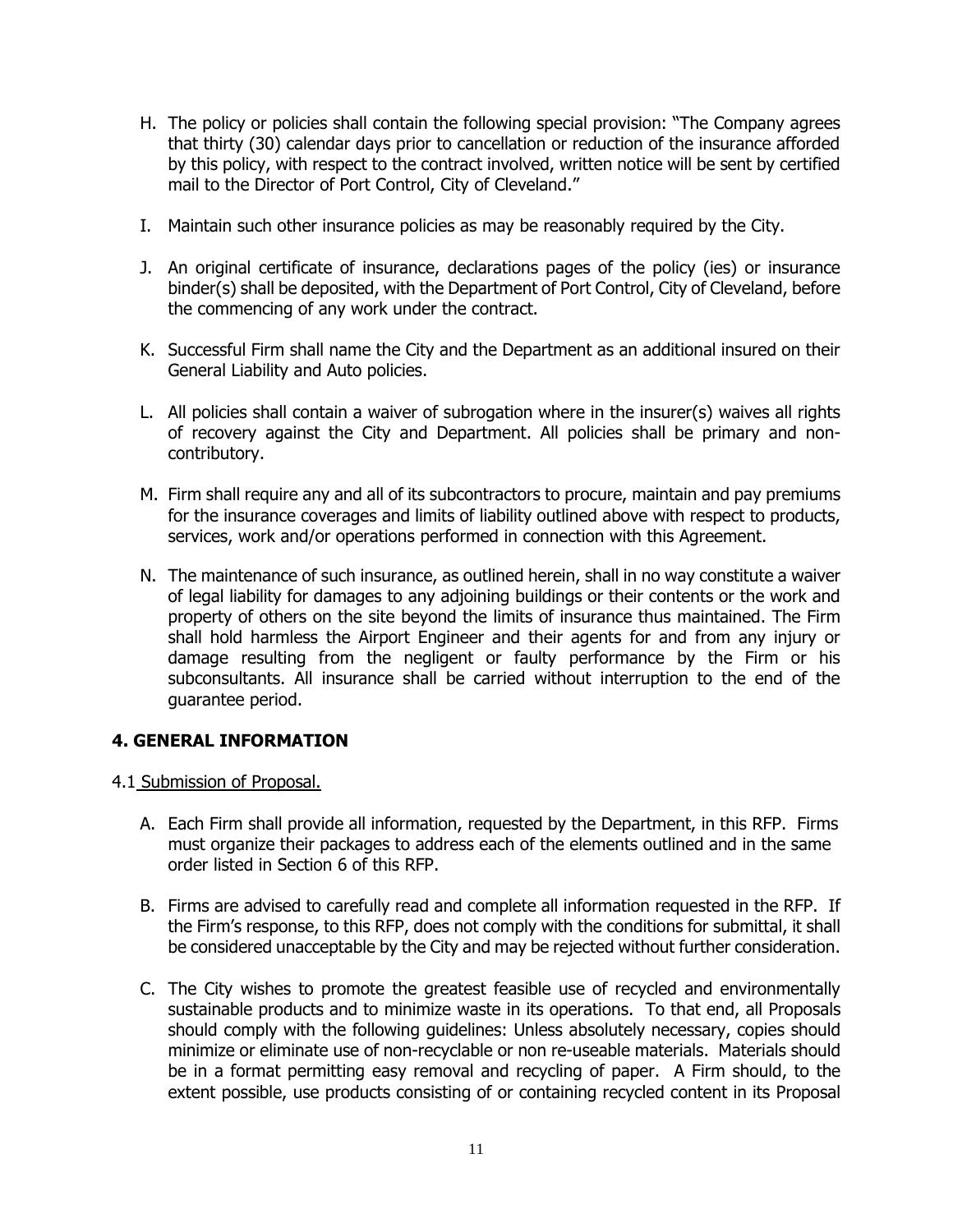including, but not limited to, folders, binders, paper clips, diskettes, envelopes, boxes, and the like. Do not submit any or a greater number of samples, attachments or documents than specifically requested.

# 4.2 City's Rights and Requirements.

- A. Under the laws of the State of Ohio, all parts of a proposal, other than trade secret or proprietary information, may be considered a public record which, if properly requested, the City must make available to the requester for inspection and copying. Therefore, to protect trade secret or proprietary information, the Firm should clearly mark each page, but only that page, of its Proposal that contains that information. The City will notify the Firm if such information in its Proposal is requested, but cannot, however, guarantee the confidentiality of any proprietary or otherwise sensitive information in or with the Proposal. Blanket marking of the entire Proposal as "proprietary" or "trade secret" will not protect an entire Proposal and is not acceptable.
- B. The Director, at his or her sole discretion, may require any Firm to augment or supplement its Proposal or to meet with the City's designated representatives for interview or presentation to further describe the Firm's qualifications and capabilities. The requested information, interview, meeting or presentation shall be submitted or conducted, as appropriate, at a time and place the Director specifies.
- C. The City reserves the right, at its sole discretion, to reject any Proposal that is incomplete or unresponsive to the requests or requirements of this RFP. The City reserves the right to reject any or all Proposals and to waive and accept any informality or discrepancy in the Proposal or the process as may be in the City's best interest.
- D. All Proposals will remain in effect and be subject to selection by the City until the earlier of the execution of a final contract or one hundred eighty (180) calendar days after the deadline for Proposal submission ("Proposal Expiration Date"). Until the Proposal Expiration Date, Firm agrees that its Proposal shall remain in effect, as submitted, and subject to selection by the City.

# 4.3 Supplemental Information.

The City may require Firm to further supplement its written Proposal to obtain additional information, regarding the written Proposal, or to meet with the City's designated representatives to further describe Firm's qualifications and abilities. The decision regarding which Firm (s) will be asked to supplement a Proposal or meet with City representatives is in the Director's sole discretion. Supplements will be utilized for clarification purposes only and the Firm may not substitute material elements of its written Proposal, nor may Firm provide previously omitted material.

#### 4.4 Cleveland Area Small Business, Minority, and Female Business Enterprise ("CSB, MBE and FBE") Participation:

Prospective Firms are advised that in order to enter into a contract with the City for providing the services outlined in this RFP, the successful Firm must be determined to be in compliance with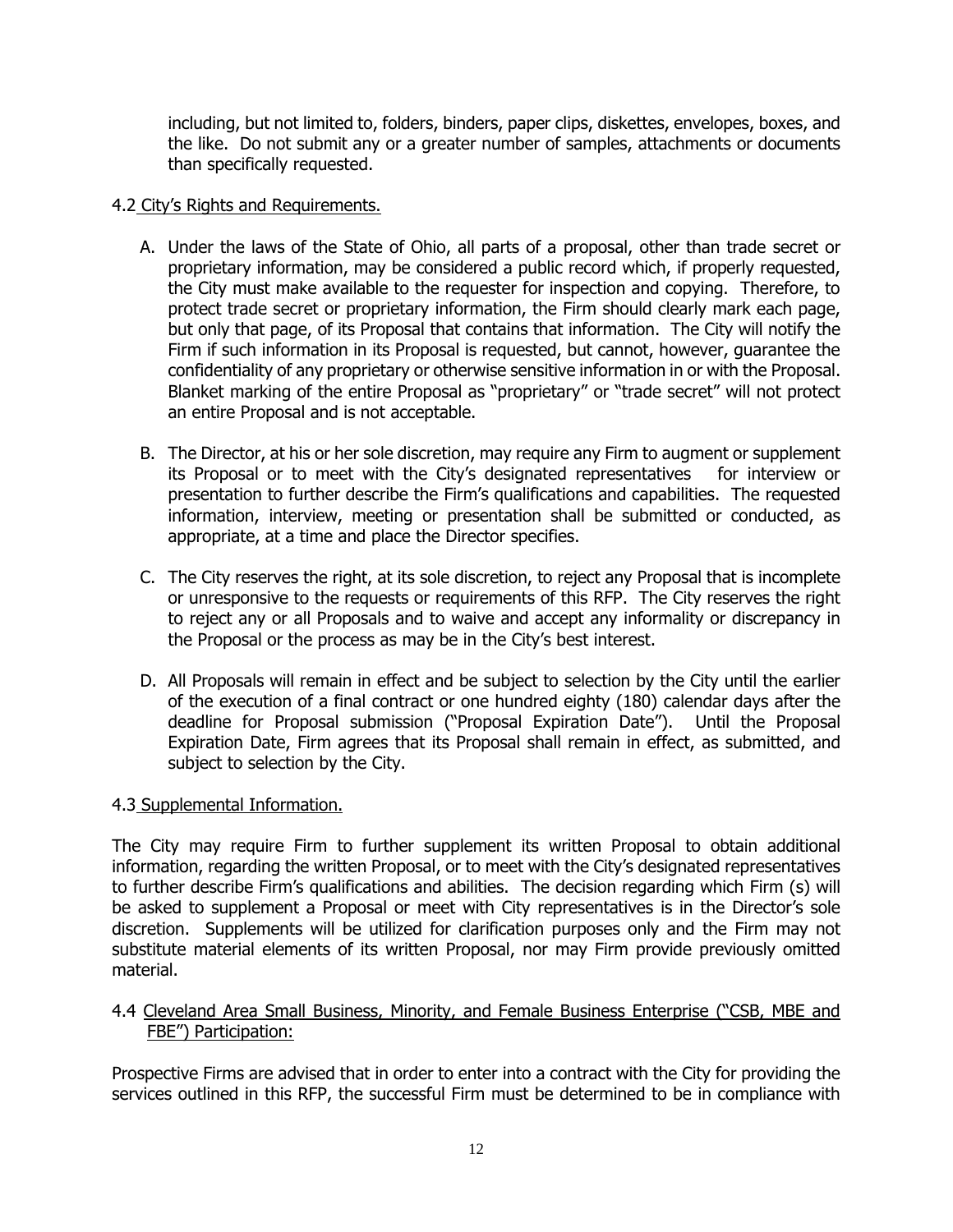policies and procedures of the City's Office of Equal Opportunity ("OEO"). Accordingly, prospective Firms are required to complete the attached Office of Equal Opportunity Schedules 1 through 4 and submit those materials with its Proposal. **All schedules must be completed, signed and dated; or the submittal may be considered non-responsive.** The completed schedules will be submitted to the City's OEO for evaluation. The successful Firm will be required to submit to the City's OEO a comprehensive work force evaluation and an affirmative action plan no later than sixty (60) days after entering into a contract with the City.

The City has established a Cleveland Area Small Business ("CSB") subcontracting goal of **ten percent** (10%) for this project. Please complete Schedule 2 – Schedule of Subcontractor Participation and provide a detailed plan with your Proposal indicating how CSBs will be utilized during the project.

Any, and all, proposed subcontractors, whether City certified or not, must be divulged and listed in the Proposal. Include all proposed subcontractors on OEO Schedule 2. A Schedule 3 is also required for each proposed subcontractor that is CSB, MBE, FBE, LPE, or SUBE certified. However, a Schedule 3 is not required for proposed subcontractors who are not City-certified as a CSB, MBE, FBE, LPE, or SUBE. If OEO Schedule 2 is not included in the Proposal documents, you must submit a proposed subcontractor list on a separate, signed sheet of paper, listing the name, address, type of work or materials, and total subcontractor amount for each and every subcontractor that you propose to use on the contract.

All proposed subcontractors listed in your Proposal must receive written Board of Control approval in advance. The subcontractors you propose in your Proposal will be considered the subcontractors that you will use in the contract if awarded to you. (Refer to Exhibit "A" regarding the City's Sub-contractor Addition and Substitution Policy and Procedure.) The City reserves the right to approve an award, but not approve a proposed subcontractor.

The City maintains a list of Vendors Ineligible to Contract or Subcontract with the City at the City of Cleveland website: http://www.city.cleveland.oh.us. It is each Firm's responsibility to propose only eligible contractors. The City cannot approve a subcontractor whose name appears in this listing.

In addition, the City of Cleveland is firmly committed to assisting Minority Business Enterprises ("MBEs") and Female Business Enterprises ("FBEs") through its contracting activities, and the City intends to contract with Firms that share that commitment. Firms shall make every effort to use MBEs and FBEs as subcontractors where available and practical.

Please be aware that the participation of CSB/MBE/FBE firms listed in your Proposal will be monitored by the City's OEO throughout the duration of the contract. The successful Firm will be responsible for providing the City's OEO with any and all information necessary to facilitate this monitoring, including subcontractor agreements, invoices and cancelled checks. Successful Firms performing on airport projects have a dual reporting requirement. Successful Firms will be required to provide subcontractor agreements to the Emerging Business Enterprise Development Office. Additionally, successful Firms and subcontractors (Non-CSB/MBE/FBE and CSB/MBE/FBE) will be required to enter all payments and invoice information and certified payroll (where applicable) associated with the contract into the PRISM monitoring system and B2Gnow software (canceled checks and invoices must be scanned and attached to the file). If the successful Firm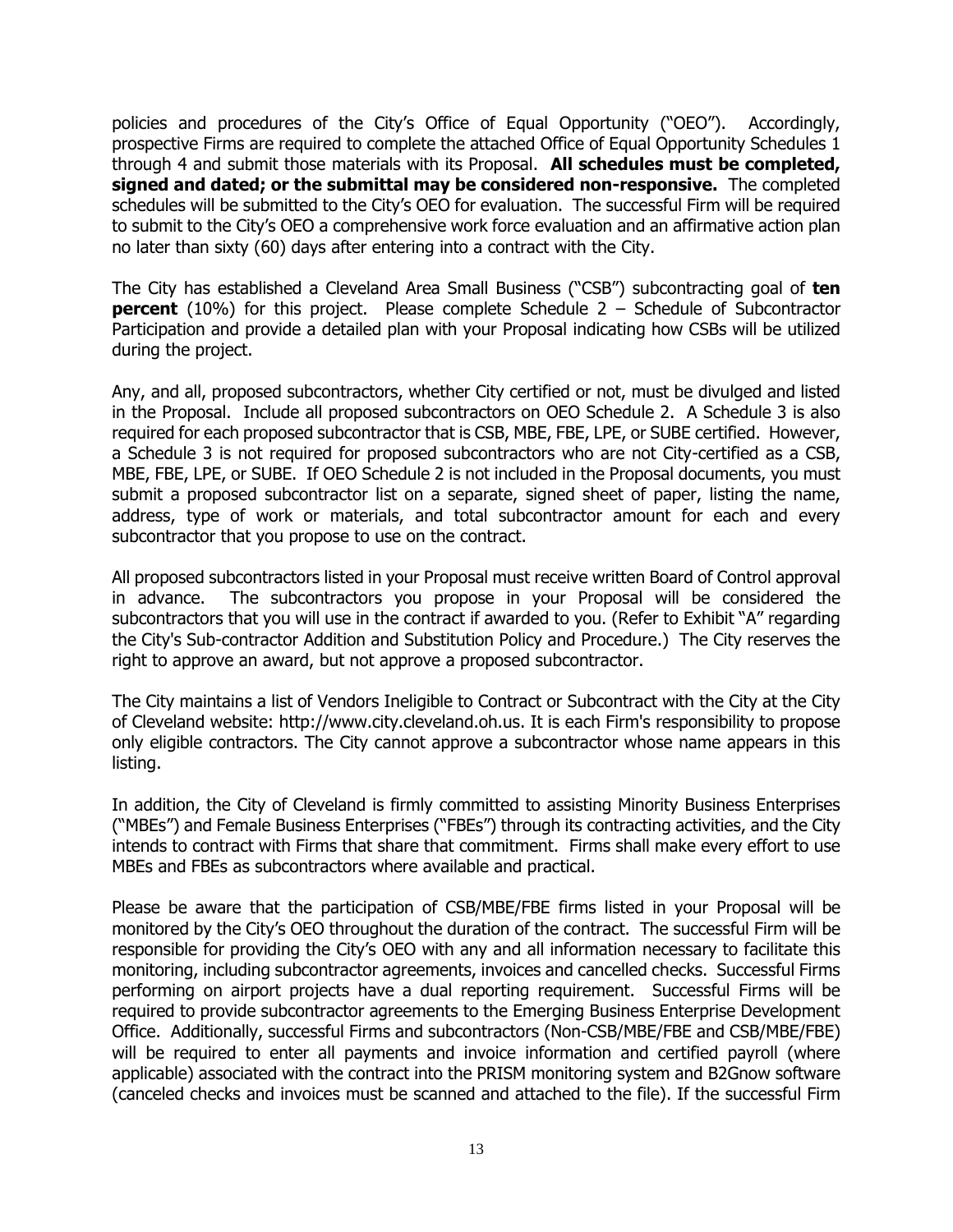fails to fulfill the CSB participation percentages set forth in this RFP, the successful Firm may be subject to any, and all, penalties listed in Section 187.20 of the Cleveland Codified Ordinances.

It is the City's objective that the CSB/MBE/FBE performs a commercially useful function. A CSB/MBE/FBE is considered to perform a commercially useful function when it is independently responsible for the execution of a distinct element of the work of a contract and carries out its responsibilities by actually performing, managing and supervising the work involved. In light of industry practices and other relevant considerations, the CSB/MBE/FBE must have a necessary and useful role in the transaction of a kind for which there is a market outside the context of the CSB/MBE/FBE program.

If you have any questions in regard to either the City's OEO's requirements and/or its other contracting goals, please contact the Office of Equal Opportunity at (216) 664-4152.

The successful Firm is a "contractor" within the meaning of Chapter 187 of the Codified Ordinances of Cleveland, Ohio, 1976. During the term of the contract, the successful Firm shall comply with all terms, conditions and requirements imposed on a "contractor" in the Equal Opportunities Clause, Section 187.22 of the Codified Ordinances.

#### 4.5 Equal Opportunity Clause.

The successful Firm, as contractor, will be required to comply with all terms, conditions and requirements imposed on a "contractor" in the following Equal Opportunity Clause, Section 187.22(b) of the Cleveland Codified Ordinances, and shall make the clause part of every subcontract or agreement entered into for services or goods and binding on all persons and firms with which the successful Firm may deal, as follows:

No contractor shall discriminate against any employee or applicant for employment because of race, religion, color, sex, sexual orientation, national origin, age, disability, ethnic group or Vietnam-era or disabled veteran status. Contractors shall take affirmative action to ensure that applicants are employed and that employees are treated during employment without regard to race, religion, color, sex, sexual orientation, national origin, age, disability, ethnic group or Vietnam-era or disabled veteran status. As used in this chapter, "treated" means and includes without limitation the following: recruited whether by advertising or other means; compensated, whether in the form of rates of pay or other forms of compensation; selected for training, including apprenticeship, promoted, upgraded, demoted, transferred, laid off and terminated. Contractors shall post in conspicuous places available to employees and applicants for employment, notices to be provided by the hiring representative of contractors setting forth the provisions of this non-discrimination clause.

Within sixty (60) calendar days after entering into a contract, the successful Firm, as contractor, shall file a written affirmative action program with the Office of Equal Opportunity containing standards and procedures and representations assuring that the contractor affords all qualified employees and applicants for employment equal opportunities in the Contractor's recruitment, selection and advancement process.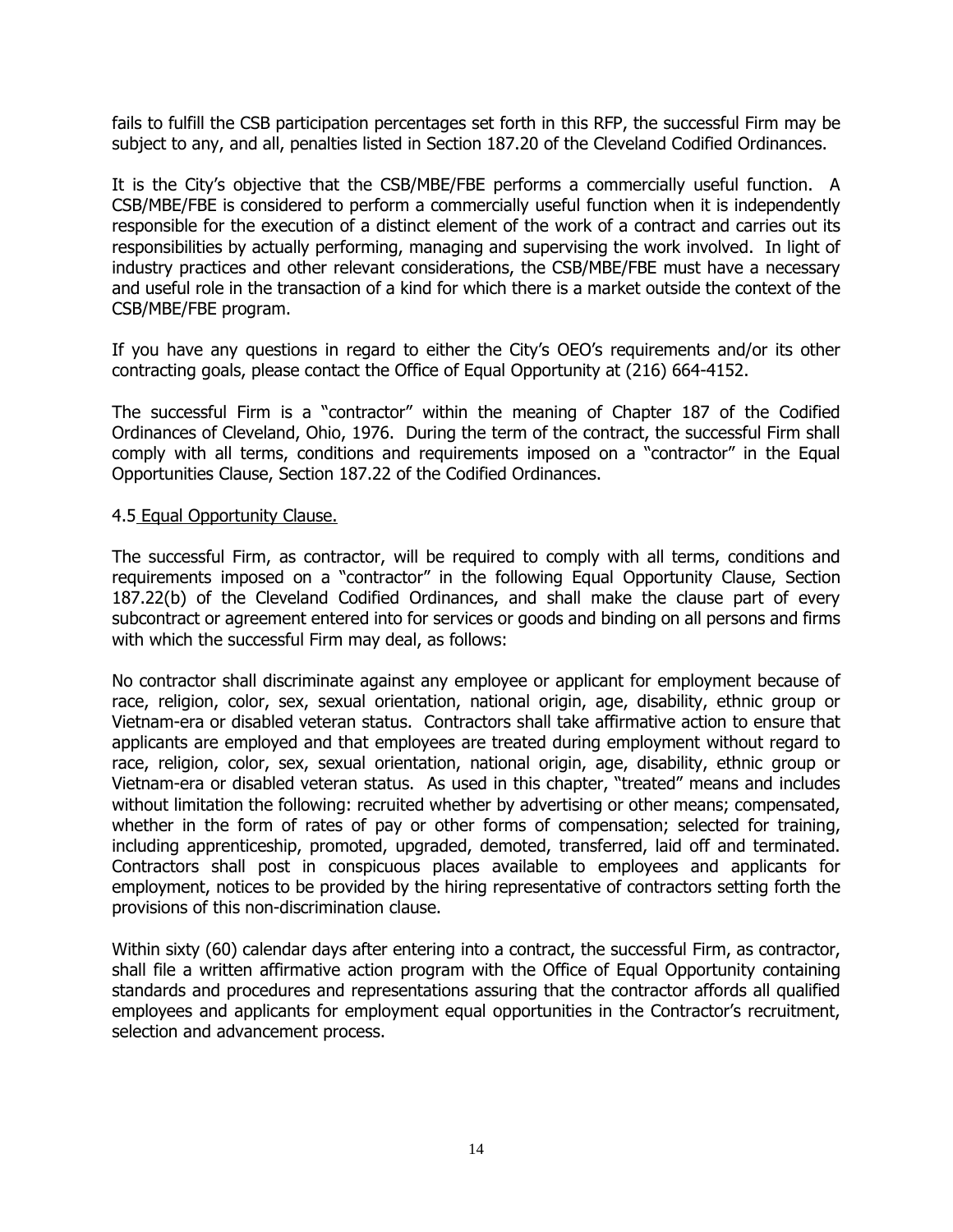#### 4.6 Short-listing.

The City reserves the right to select a limited number (a "short-list") of Firms to make an oral presentation of their qualifications, proposed services and capabilities. The City will notify the Firms selected for oral presentations in writing.

## 4.7 Execution of Contract.

The selected Firm shall, within ten (10) business days after receipt of a contract prepared by the City Director of Law, exclusive of Saturdays, Sundays and holidays, execute and return the contract to the City together with evidence of proper insurance and intent to conform to all requirements of the contract and all applicable federal, state and local laws and ordinances prior to or at the time of execution of the contract.

#### 4.8 Familiarity with Request for Proposal; Responsibility for Proposal.

By submission of a Proposal, the Firm acknowledges that it is aware of and understands all requirements, provisions and conditions in the RFP and that its failure to become familiar with all the requirements, provisions, conditions and information either in this RFP or disseminated either at a pre-proposal conference or by addendum issued prior to the Proposal submission deadline, and all circumstances and conditions affecting performance of the services to be rendered by the selected Firm will not relieve it from responsibility for all parts of its Proposal and, if selected for a contract, its complete performance of the contract in compliance with its terms. Firm acknowledges that the City has no responsibility for any conclusions or interpretations made by Firm on the basis of information made available by the City and the City does not guarantee the accuracy of any information provided and Firm expressly waives any right to a claim against the City arising from or based upon any incorrect, inaccurate or incomplete information or information not otherwise conforming to represented or actual conditions.

#### 4.9 Anticipated Proposal Processing.

The City anticipates it will, but neither promises nor is obligated to, process Proposals received in accordance with the following schedule:

| Release of Request for Proposal | September 17, 2020 |
|---------------------------------|--------------------|
| Pre-proposal Conference         | October 1, 2020    |
| Deadline for Inquiries          | October 8, 2020    |
| Written Response to Inquiries   | October 15, 2020   |
| Deadline for Proposals          | October 27, 2020   |

#### 4.10 Interpretation of Proposal Document.

a. If any prospective Firm finds discrepancies or omissions in this RFP or if there is doubt as to the intended meaning of any part of this RFP, a written request for clarification or interpretation must be received by the Department of Port Control, Cleveland Airport System, 5300 Riverside Drive, P. O. Box 81009, Cleveland, Ohio 44181-0009 no later than October 8, 2020. Requests for clarification or interpretation may be submitted via e-mail to [smuia@clevelandairport.com.](mailto:smuia@clevelandairport.com)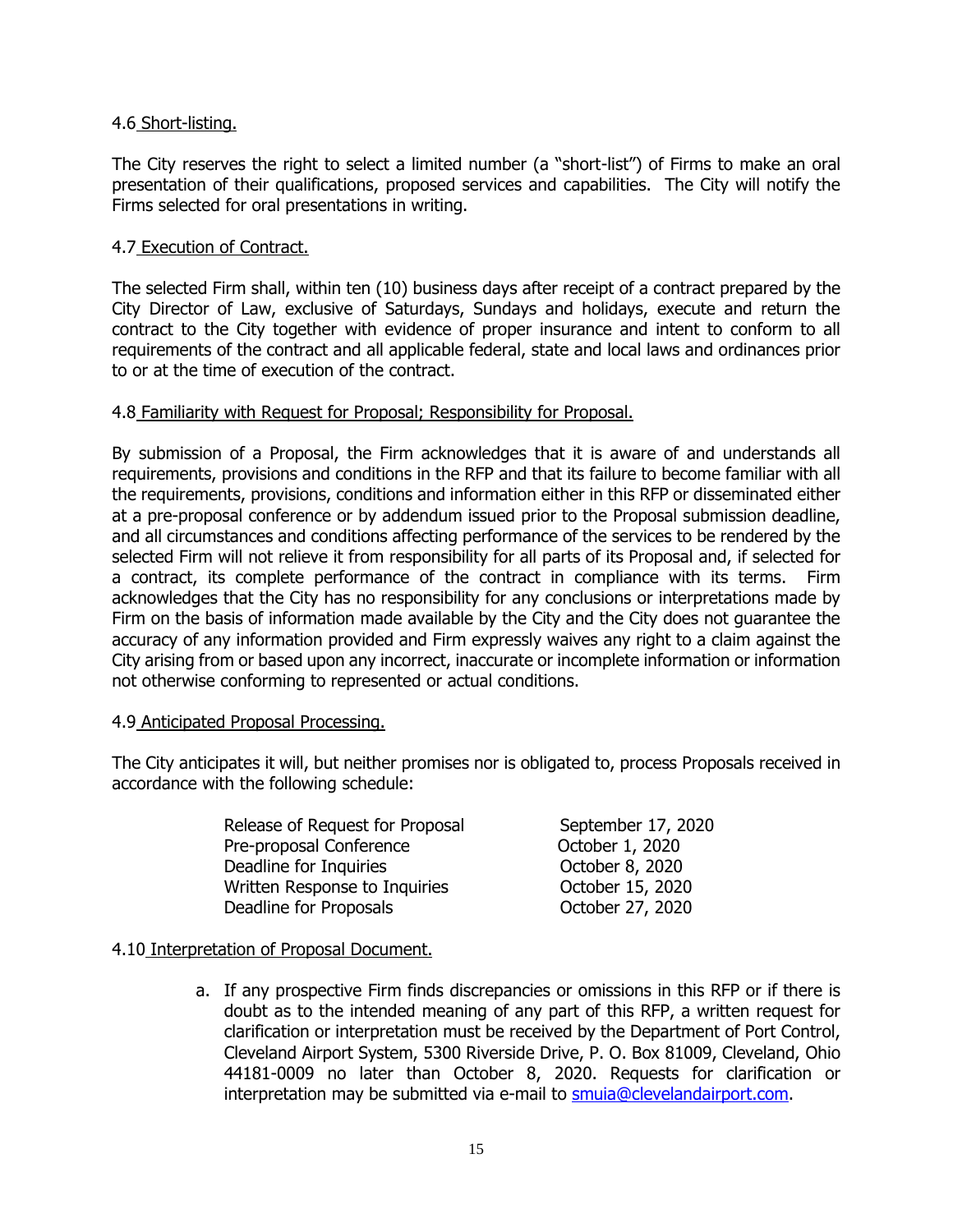b. **The City is not responsible for any explanation, clarification, interpretation, representation or approval made concerning this RFP or a Proposal given in any manner except by written addendum.** The City will post online each addendum issued for this RFP. Any addenda so issued are a part of and incorporated into this RFP as if originally written herein.

# **5. QUALIFICATIONS FOR PROPOSAL**

#### 5.1 Minimum Qualifications.

Each Firm, regardless of the form of its business entity, must meet the following requirements. Failure to meet all requirements may be cause for rejection of a Proposal. If Firm is a partnership or a joint venture, at least one general partner or constituent member must meet the requirements. Each Firm must:

- 1. Provide evidence that it has a minimum of five (5) continuous years of experience in performing design and engineering services for similar projects as described in this RFP.
- 2. Have previous experience in design and engineering services for large infrastructure projects; or employ a designated staff member with such experience. Designated staff member should have required licenses and/or certifications.
- 3. Possess all applicable licenses, certificates, permits or other authorizations required by all governmental authorities, including the City.
- 4. Be authorized to conduct business in the State of Ohio, County of Cuyahoga and the City of Cleveland.

# **6. PROPOSAL CONTENT**

The Proposal submittal shall consist of the following documents in the sequence listed below. To facilitate quick reference, each section of the Proposal should be offset with a tab. The Proposal may be disqualified if the documents are not submitted in the sequence listed below.

- A. Cover Letter: The cover letter should identify the Firm and state other general information that they desire to be included regarding the Firm's business organization. At a minimum the cover letter must include the name, form of business entity (e.g. corporation, partnership, joint venture, etc.), principal address, federal tax identification number, telephone number and facsimile number of the Firm.
- B. Executive Summary: The executive summary should provide a clear and concise summary of the Firm's background, level of expertise, direct relevant experience and ability. The executive summary should make the Firm's case as the best candidate for providing the required services. This section should be structured so that it can serve as a stand-alone summary.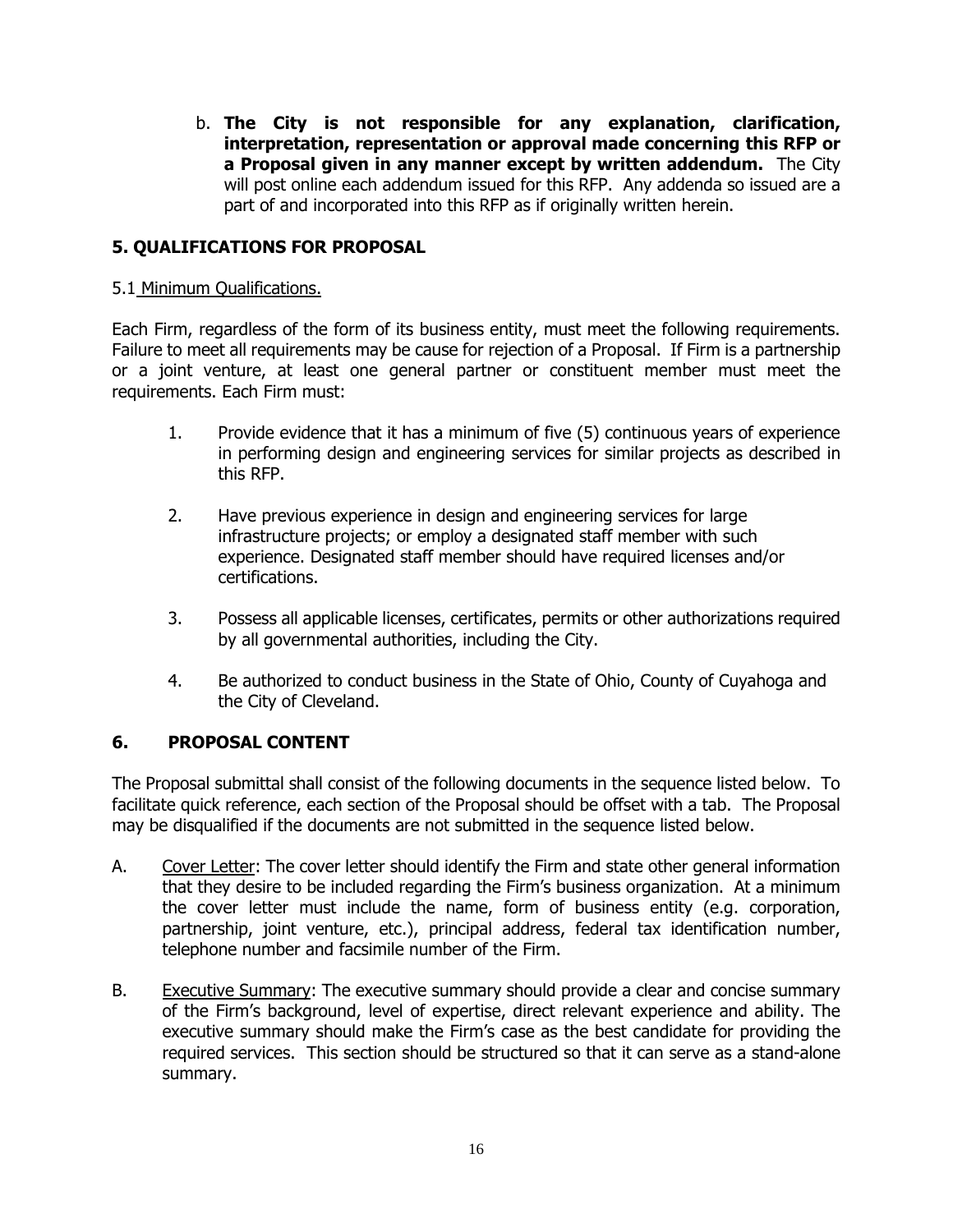C. Qualifications/Experience: This section gives Firms the opportunity to discuss their industry experience and what defines them as a leader in their industry. Firms may submit as much information in this section as is needed to differentiate itself and its Proposal from the other Firms.

Please include, at a minimum, the following information: (i) clearly communicate how you meet or exceed the minimum qualifications; (ii) describe the nature of your business experience in providing design and engineering services to for large urban infrastructure projects and state the number of persons you currently employ in providing such services; (iii) give the name, location and date of all similar contracts that have been terminated or canceled within the past three (3) years, prior to the expiration of their contractual term, and also list any judgments terminating or any pending lawsuits or unresolved disputes for the termination of such services provided by you within the past three (3) years; and (iv) give the names and addresses of at least three (3) references as to your professional capability. The references should include the name of the contact person, e-mail address and telephone number.

- D. Project Approach: Proposal should include a detailed discussion (in narrative and illustrated format, as necessary) of Firm's understanding of the nature of the work and the Department's objectives, approach to be taken, potential issues and Firm's vision for the project. The Proposal should also identify and discuss key issues influencing the services, as defined in this RFP and by the Department, as well as discuss methods/models that would address key issues.
- E. Key Staff: Firms should indicate the key staff proposed for this contract, setting forth the specific responsibilities and availability of each proposed key staff person. Provide for each proposed key staff person a one page resume detailing both general experience and specific experience related to the services as defined in this RFP. Key staff is defined as productive staff having major Plan responsibilities.
	- 1. Personnel proposed shall have the desired qualifications and experience in his/her area of expertise. It is preferred key staff experience cited be within the past ten years.
	- 2. Individuals proposed and accepted, by the Department, as personnel, for this contract, are expected to remain dedicated to the contract.
	- 3. In the event any key staff person(s) becomes unavailable for continuation of the work assignment, the selected Firm shall replace said individual(s) with personnel of equal ability and qualifications. However, any changes to designated key staff personnel require the prior written approval of the Department. If acceptable, changes shall be in effect without additional cost to the Department and without formal modification of the contract.
	- 4. The selected Firm shall provide personnel at skill levels required for each type of services to be performed under the contract. Any employee whose service is deemed unsatisfactory for any reason by the Department shall be removed from the Plan. Upon written notification from the Department, the selected Firm shall promptly offer a replacement with equal ability and qualifications for the Department's approval. The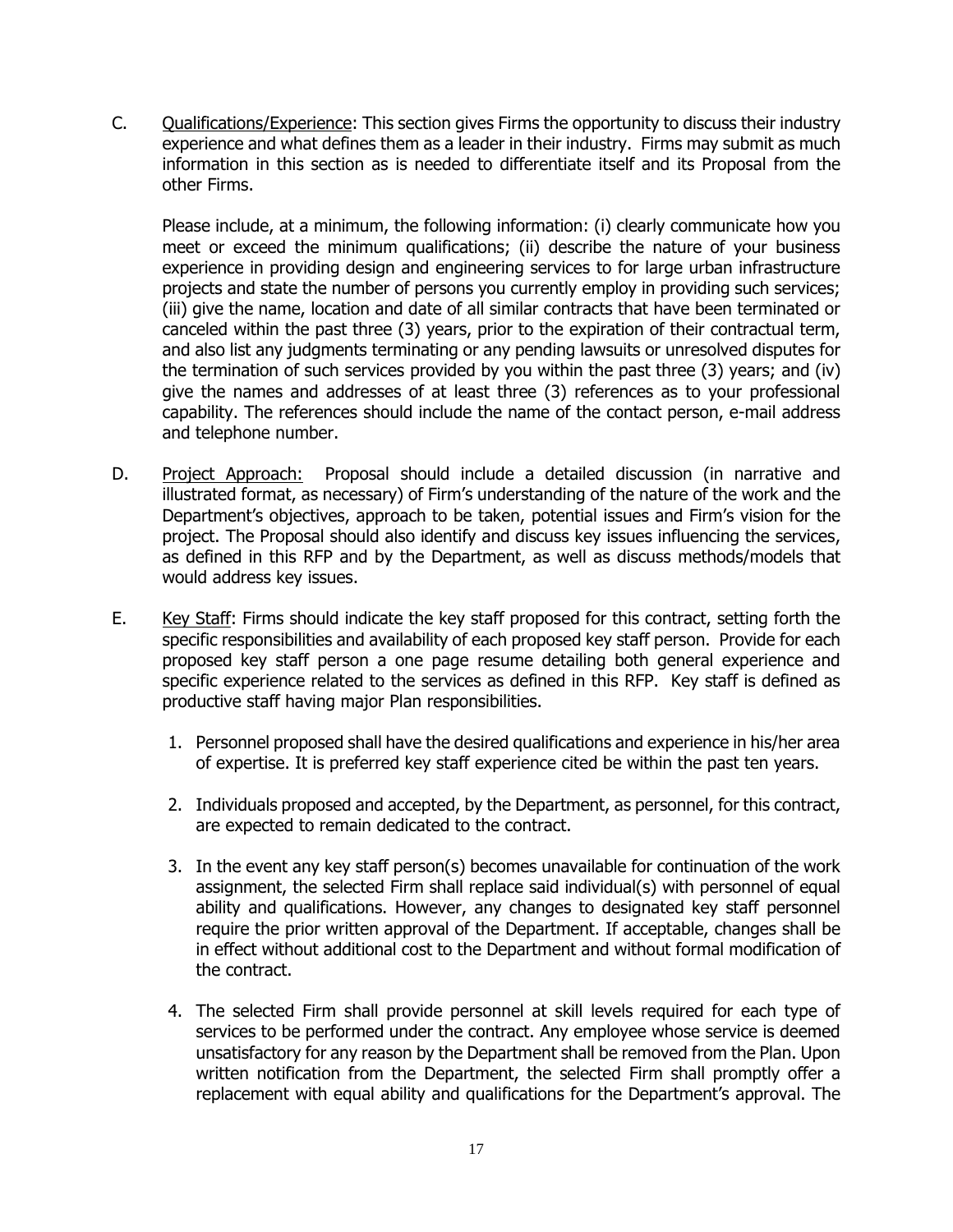selected Firm shall be responsible for any costs arising from the action of the Department relative to this requested action.

- F. Management Approach: Provide an organizational chart of the Firm showing all major component units; where the management of this contract will fall within the organization and what corporate resources will be available to support this contract in both primary and secondary or back-up roles. A discussion of cost control related to the location of work and performing Plan management responsibilities, including participating in meetings and completing work at the Department for this contract should also be included.
- G. Work Plan: Explain in detail your proposed work plan, including all anticipated tasks, together with any supplemental tasks (those not specifically identified in this RFP) Firm deems necessary for successful completion of this project. Include a spreadsheet showing all project tasks, together with the proposed project team member assigned to each task, their estimated hours and a timeline for the completion of the task.
- H. Work Product Samples: Firms are to submit a case history which demonstrates ability to support design and engineering services (described earlier) by the Department. Be specific as to how and why the Firm decided to approach the plan a certain way. Case history must have been developed within the last three (3) years and should address the following elements: (i) research; (ii) concept; and (iii) strategy. Please also provide examples, and discuss in narrative, the selected Firm's capacity to produce quality materials in written, graphic and pictorial form.
- I. CSB/MBE/FBE Participation: Firms shall submit the names of persons, subcontractors, joint ventures or others to be used in meeting CSB/MBE/FBE goals or requirements. A list with subconsultants' location shall be included in the submittal along with an estimate of anticipated percentage of work to be sub-contracted to CSB/MBE/FBE and Non CSB/MBE/FBE proposed subconsultants.
- J. Financial Offer: The Proposer shall complete and submit the Fee Table, **Exhibit "E"**, which provides a breakdown of your fee, by each task required to develop the improvement plan, identifying billing rate and estimated hours per task. Include information of any other incidental cost, such as: overhead, mileage, etc. The Fee Table is located in the Dropbox referenced on page 5. **Failure to complete, print and submit this Fee Table, as part of your Proposal submission, with a not to exceed amount, for the final completed improvement plan, may result in rejection of its Proposal.** Please note, you may add as many columns, to the Fee Table, as necessary, to capture all cost.
- K. Affidavit: Firms shall submit, with its Proposal, an affidavit stating that neither it nor its agents, nor any other party for it has paid or agreed to pay, directly or indirectly, any person, Firm or corporation any money or valuable consideration for assistance in procuring or attempting to procure this contract, and further agreeing that no such money or reward will be hereafter paid.
- L. Joint Ventures or Partnerships: If the Proposal submitted is on behalf of a joint venture or partnership, an executed copy of the joint venture or partnership agreement must be submitted with the Proposal and will become an attachment to the Department's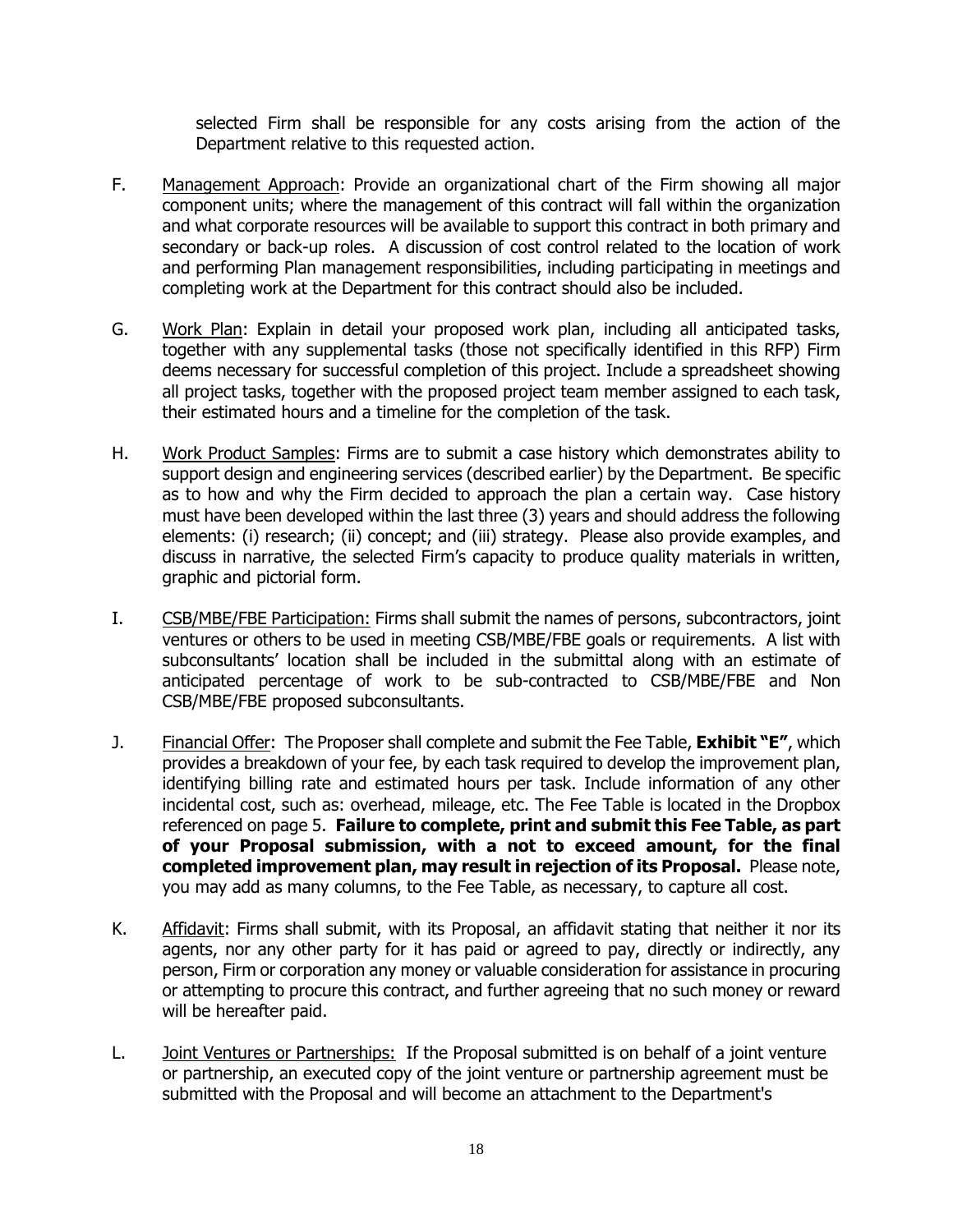contract. The award of a contract to the joint venture or partnership may be indicated as a condition precedent for the commencement of either such agreement.

- M. Additional Submittal Requirements: Firms shall complete, execute and return with its Proposal the following documents, copies of which are attached to this RFP: (i) Northern Ireland Fair Employment Practices Disclosure; (ii) Federal Taxpayer Identification; (iii) Affidavit; and (iv) Non-Competitive Bid Contract Statement for Calendar Year 2020.
- N. Environmental Sustainability: Describe how the proposed services/project/solution incorporates environmental sustainability.
- O. Supplemental Information:
	- 1. The City may require a Firm to further supplement its written Proposal to obtain additional information regarding its qualifications or to meet with the City's designated representatives to further describe the Firm's qualifications and abilities.
	- 2. The decision regarding which Firm(s) will be asked to supplement their Proposal or meet with City representatives is in the Director's sole discretion.
	- 3. Supplements will be utilized for clarification purposes only and the Firm may not substitute material elements of its written Proposal nor may the Firm provide previously omitted material. The requested information or meeting shall be respectively furnished or take place at the time and place specified by the City.

# **7. INQUIRIES**

Interested parties may submit questions pertaining to the RFP. Questions must be submitted, in writing, to the Department of Port Control, 5300 Riverside Drive, P. O. Box 81009, Cleveland, Ohio 44181-0009 no later than 4:00 pm October 8, 2020. The Department will post online, via Addendum, responses to all questions received. Questions may be submitted via e-mail to smuia@clevelandairport.com. Verbal responses given by representatives of the City at any time may not be relied upon by the Consultant in submitting its Proposal or in the performance of its obligations under the RFP.

# **8. DISQUALIFICATION OF FIRM/PROPOSAL**

The City does not intend, by this RFP, to prohibit or discourage submission, of a Proposal, that is based upon Firm's trade experience relative to the scope of work, services or product(s) described in this RFP or to proscribe the manner in which its services are to be performed or rendered. The City will not be obligated to accept, however, significant deviations from the work or services sought by this RFP, including terms inconsistent with or substantially varying from the services or the financial and operational requirements of the RFP, as determined solely by the City. The City reserves the right to reject any, and all, Proposals or to waive and accept any deviation from this RFP or in any step of the Proposal submission or evaluation process so as to approve the award of the contract considered to be in the City's best interest, as determined in the City's sole discretion.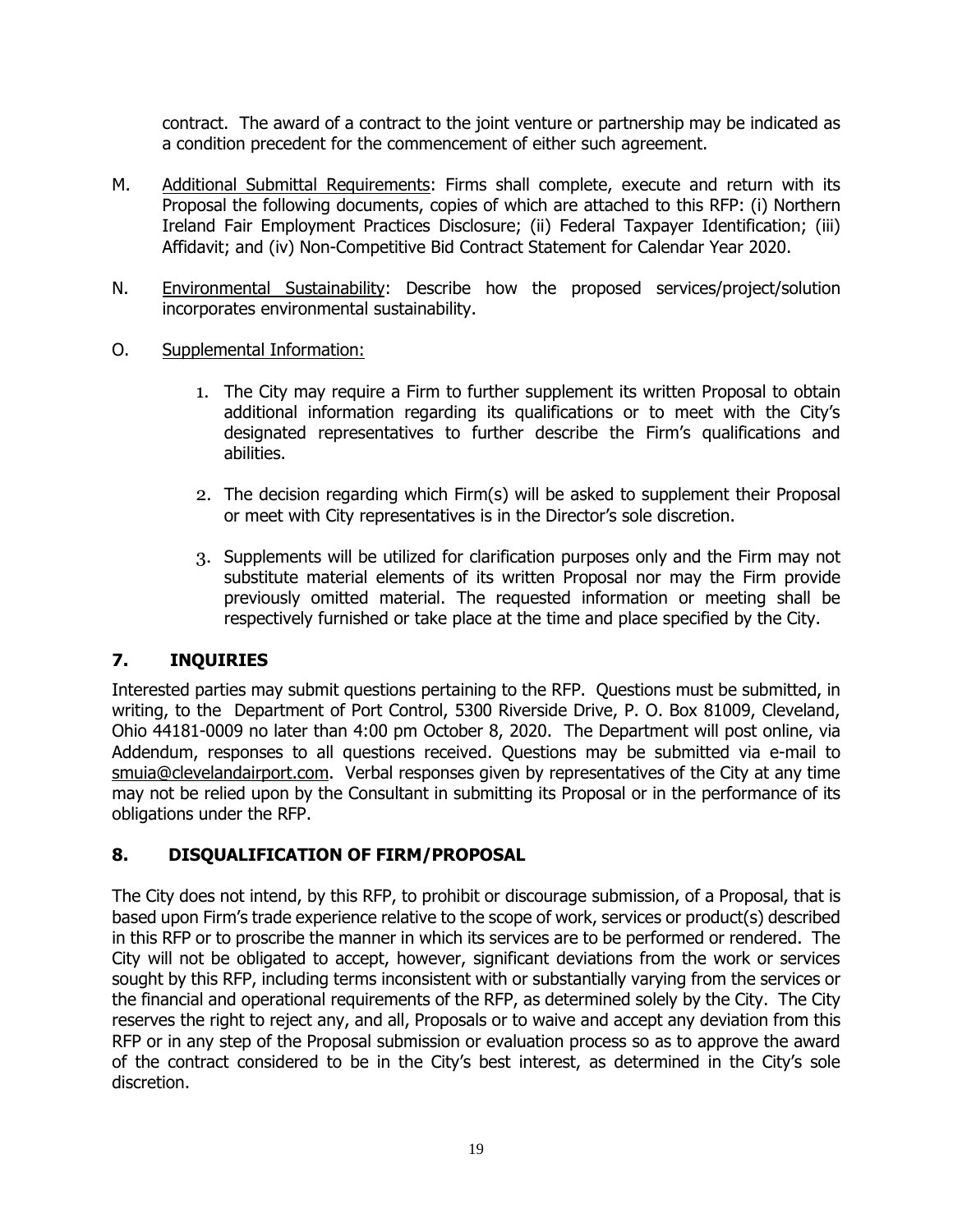Although the City prefers that each Firm submit only one Proposal including all alternatives to the Proposal that the Firm desires the City to consider, it will accept Proposals from different business entities or combinations having one or more members in interest in common with another Firm. The City may reject one or more Proposals if it has reason to believe that Firms have colluded to conceal the interest of one or more parties in a Proposal, and will not consider a future Proposal from a participant in the collusion. In addition, the City will not accept a Proposal from or approve a contract to any Firm that is in default as surety or otherwise upon an obligation to the City or has failed to perform faithfully any previous contract with the City, or is currently in default under any contract with the City.

The City reserves the right to reject any or all Proposals. Failure by a Firm to respond thoroughly and completely to all information and document requests in this RFP may result in rejection of its Proposal. Further, the City reserves the right to independently investigate the financial status, qualifications, experience and performance history of a Firm.

The City reserves the right to cancel the approval or authorization of a contract award, with or without cause, at any time before its execution of a contract and to later enter into a contract that deviates from the provisions contained in this RFP, if agreed to by another Firm.

# **9. EVALUATION OF PROPOSAL**

The City Department issuing this RFP will evaluate each Proposal submitted. The City Department will present its recommendations to the City's Board of Control ("Board"). The Board may, but shall not be obligated to, entertain formal presentations. The City will only consider Proposals that are received on or before the submission deadline, and which meet all the requirements of this RFP. The City reserves the right to request a "best and final offer" from Firms meeting the minimum requirements.

The City shall apply an Evaluation Credit of two percent (2%) of the total points awarded for a Proposal received from a Local Producer and two percent (2%) of the total points awarded for a Proposal received from a Local Sustainable Business provided that the maximum total Evaluation Credit applied shall not exceed four percent (4%). The Evaluation Credit to be added is solely for the purpose of Proposal comparison when evaluating competing Proposals. The use of Evaluation Credits does not alter the Proposal submitted by a Firm or the contract executed based on the Proposal. As used herein "Local Producer" and "Local Sustainable Business" are defined in City of Cleveland Ordinance No. 1660-A-09 (Refer to **Exhibit "B"** attached hereto).

The numerical rating, following each factor set forth below, indicates the importance of the requested information in the selection process. The resulting selection rating will not reflect on the professional abilities of the Firm. Instead, the rating reflects the City's best attempt to quantify each Firm's ability to provide the services set forth in the contract and to meet the specific conditions and criteria included in this RFP.

- 1. Qualifications/Experience. (Rating up to 20 points)
- 2. Project Approach. (Rating up to 30 points)
- 3. Key Staff. (Rating up to 15 points)